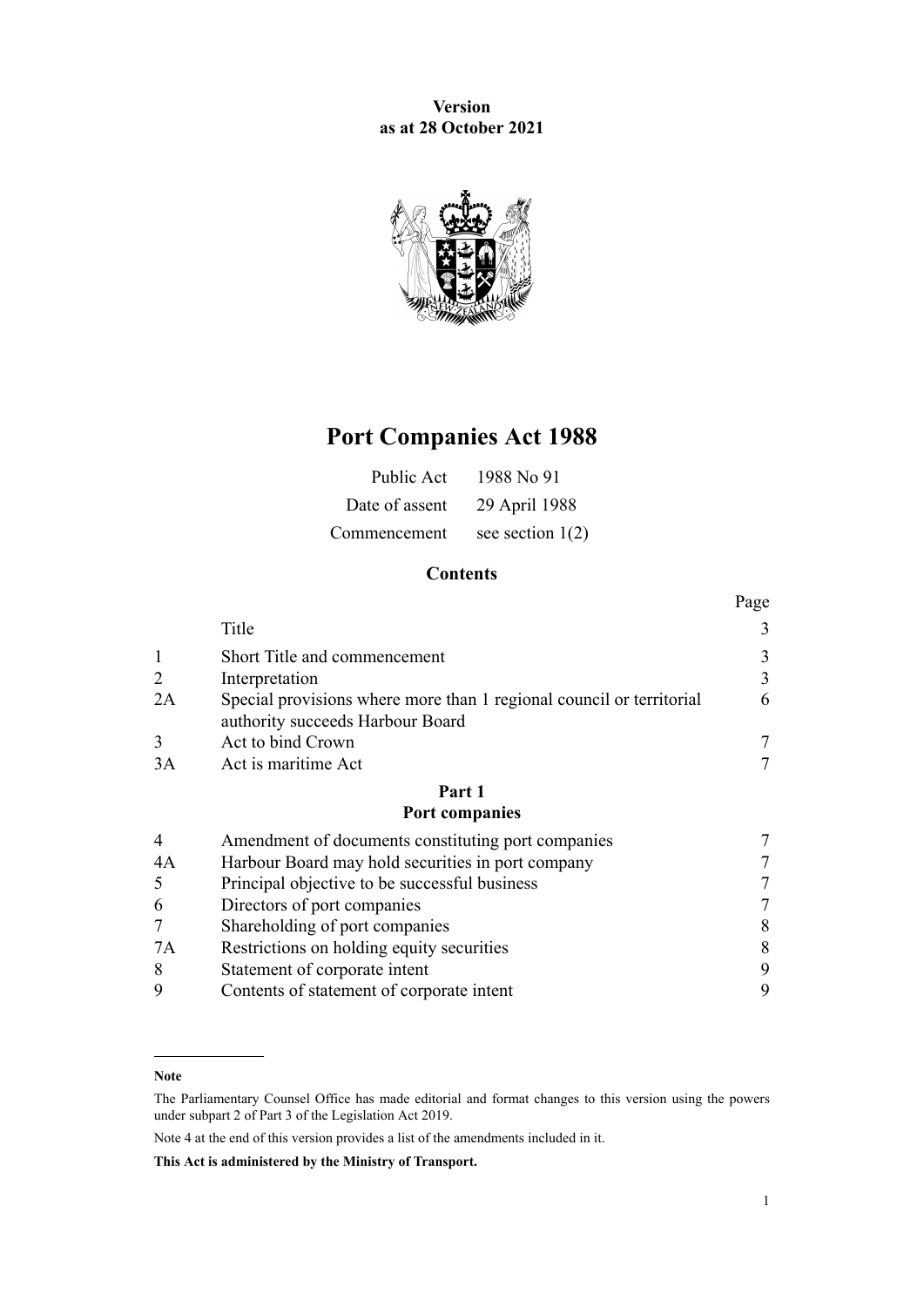|    | <b>Port Companies Act 1988</b>                                                                   | Version as at<br>28 October 2021 |
|----|--------------------------------------------------------------------------------------------------|----------------------------------|
| 10 | Completion of statement of corporate intent                                                      | 10                               |
| 11 | Modifications of statement of corporate intent                                                   | 10                               |
| 12 | Obligation to make statement of corporate intent available                                       | 11                               |
| 13 | Circumstances in which statement of corporate intent not required                                | 11                               |
| 14 | Power of Minister to direct certain provisions not to apply                                      | 11                               |
| 15 | Saving of certain transactions                                                                   | 12                               |
| 16 | Reports and financial statements                                                                 | 12                               |
| 17 | Protection from disclosure of sensitive information                                              | 13                               |
| 18 | Non-commercial activities                                                                        | 13                               |
| 19 | Auditor-General to be auditor of port companies and subsidiaries                                 | 14                               |
| 20 | Application of Act to related and associated companies                                           | 14                               |
|    | Part 2                                                                                           |                                  |
|    | <b>Establishment procedures</b>                                                                  |                                  |
| 21 | <b>Establishment Units</b>                                                                       | 15                               |
| 22 | Determination of port company plan and port related commercial<br>undertakings to be transferred | 16                               |
| 23 | Port related commercial undertakings to be transferred to port<br>company                        | 18                               |
| 24 | Abrogation of restrictions on transfer                                                           | 18                               |
| 25 | Transfer of reserves                                                                             | 19                               |
| 26 | Modification of provisions of Public Works Act 1981                                              | 19                               |
| 27 | Effect of registration under Land Transfer Act 1952                                              | 19                               |
| 28 | Exclusion of Public Bodies Leases Act 1969                                                       | 19                               |
| 29 | Liabilities in respect of port related commercial undertakings                                   | 20                               |
| 30 | Certain matters not affected by transfer of undertakings to port<br>company                      | 20                               |
| 31 | Consequential provisions on transfer of port related commercial<br>undertakings to port company  | 21                               |
| 32 | Employment deemed to be continuous                                                               | 21                               |
| 33 | Duty to act in furtherance of objects of Act                                                     | 22                               |
| 34 | Supply of information                                                                            | 23                               |
|    | Part 3                                                                                           |                                  |
|    | <b>Miscellaneous provisions</b>                                                                  |                                  |
| 35 | Public availability of documents                                                                 | 23                               |
| 36 | Power of other persons to operate ports                                                          | 23                               |
| 37 | Stamp duty exemption                                                                             | 24                               |
| 38 | Application of Income Tax Act 1976 and Goods and Services Tax<br>Act 1985                        | 24                               |
| 39 | Designations under district schemes [Repealed]                                                   | 26                               |
| 40 | Special provision in relation to Gisborne, Greymouth, and<br>Wanganui Harbour Boards             | 26                               |
| 41 | Repeal of New Zealand Ports Authority Act 1968                                                   | 27                               |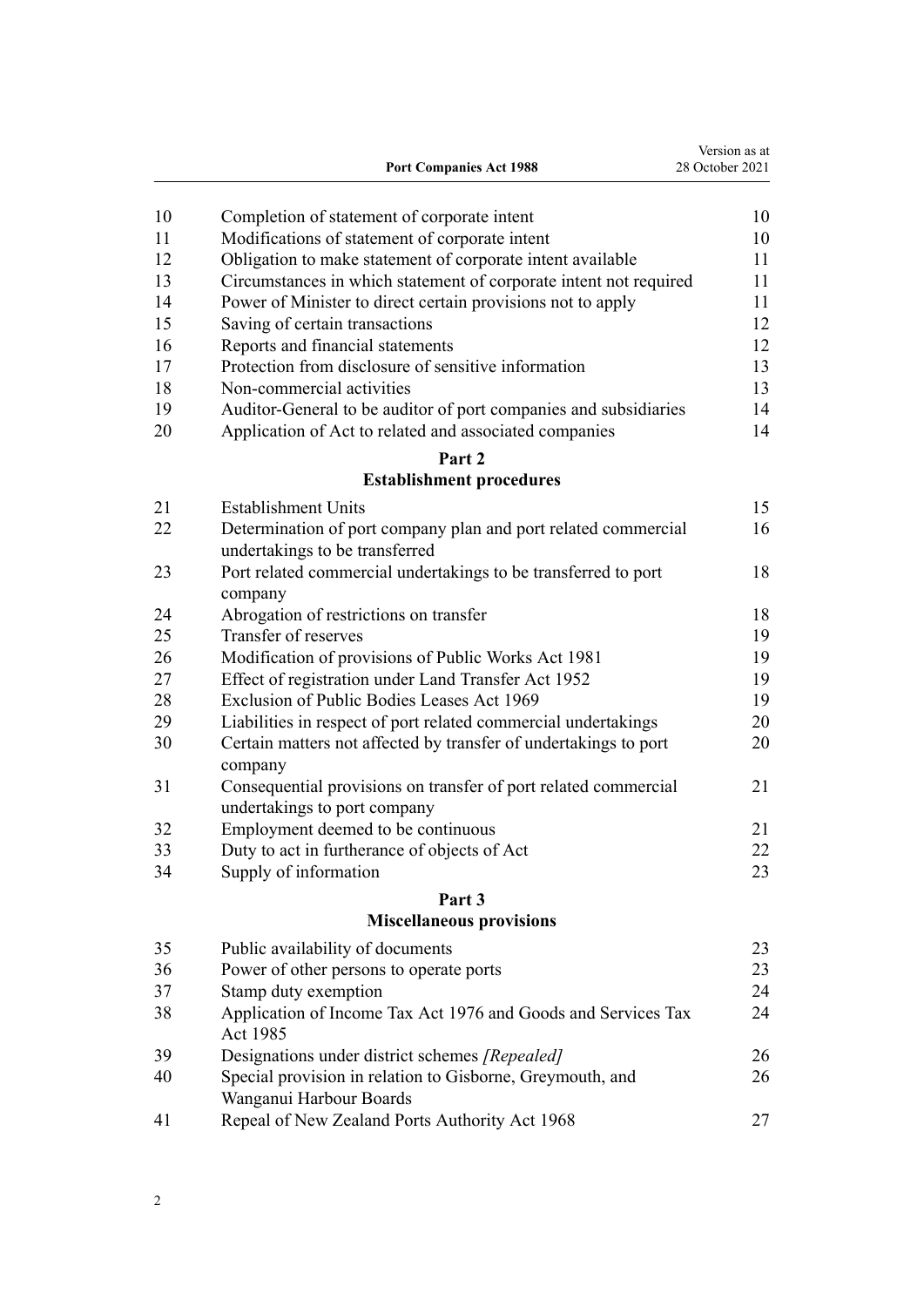<span id="page-2-0"></span>

| Version as at | 28 October 2021<br><b>Port Companies Act 1988</b>                           | s <sub>2</sub> |
|---------------|-----------------------------------------------------------------------------|----------------|
| 42            | Transitional provision in respect of applications before Ports<br>Authority | 27             |
| 43            | Amendment to Ministry of Transport Act 1968 [Repealed]                      | 28             |
| 44            | Repeals                                                                     | 28             |
| 45            | Repeals taking effect on 1 October 1988                                     | 28             |
|               | <b>Schedule 1</b>                                                           | 29             |
|               | <b>Specified Harbour Boards</b>                                             |                |
|               | <b>Schedule 2</b><br><b>Enactments repealed</b>                             | 30             |
|               | <b>Schedule 3</b>                                                           | 31             |
|               | <b>Enactments repealed</b>                                                  |                |
|               | <b>Schedule 4</b>                                                           | 32             |
|               | <b>Enactments repealed on 1 October 1988</b>                                |                |

**An Act to promote and improve efficiency, economy, and performance in the management and operation of the commercial aspects of ports and, to this end,—**

- **(a) to provide for the formation of port companies to carry out port related commercial activities and control the ownership thereof; and**
- **(b) to establish requirements concerning the accountability and ownership of such companies and the responsibilities of Harbour Boards; and**
- **(c) to repeal the New Zealand Ports Authority Act 1968 and certain other enactments relating to ports and harbours**

#### **1 Short Title and commencement**

- (1) This Act may be cited as the Port Companies Act 1988.
- (2) Except as provided in [section 45\(2\),](#page-27-0) this Act shall come into force on 1 May 1988.

# **2 Interpretation**

(1) In this Act, unless the context otherwise requires,—

**council-controlled organisation** means a council-controlled organisation within the meaning of the [Local Government Act 2002](http://legislation.govt.nz/pdflink.aspx?id=DLM170872)

**debt security** has the same meaning as in [section 8](http://legislation.govt.nz/pdflink.aspx?id=DLM4090911) of the Financial Markets Conduct Act 2013

**directorate**, in relation to any port company, means the board of directors of the port company

**equity security** has the same meaning as in [section 8](http://legislation.govt.nz/pdflink.aspx?id=DLM4090911) of the Financial Markets Conduct Act 2013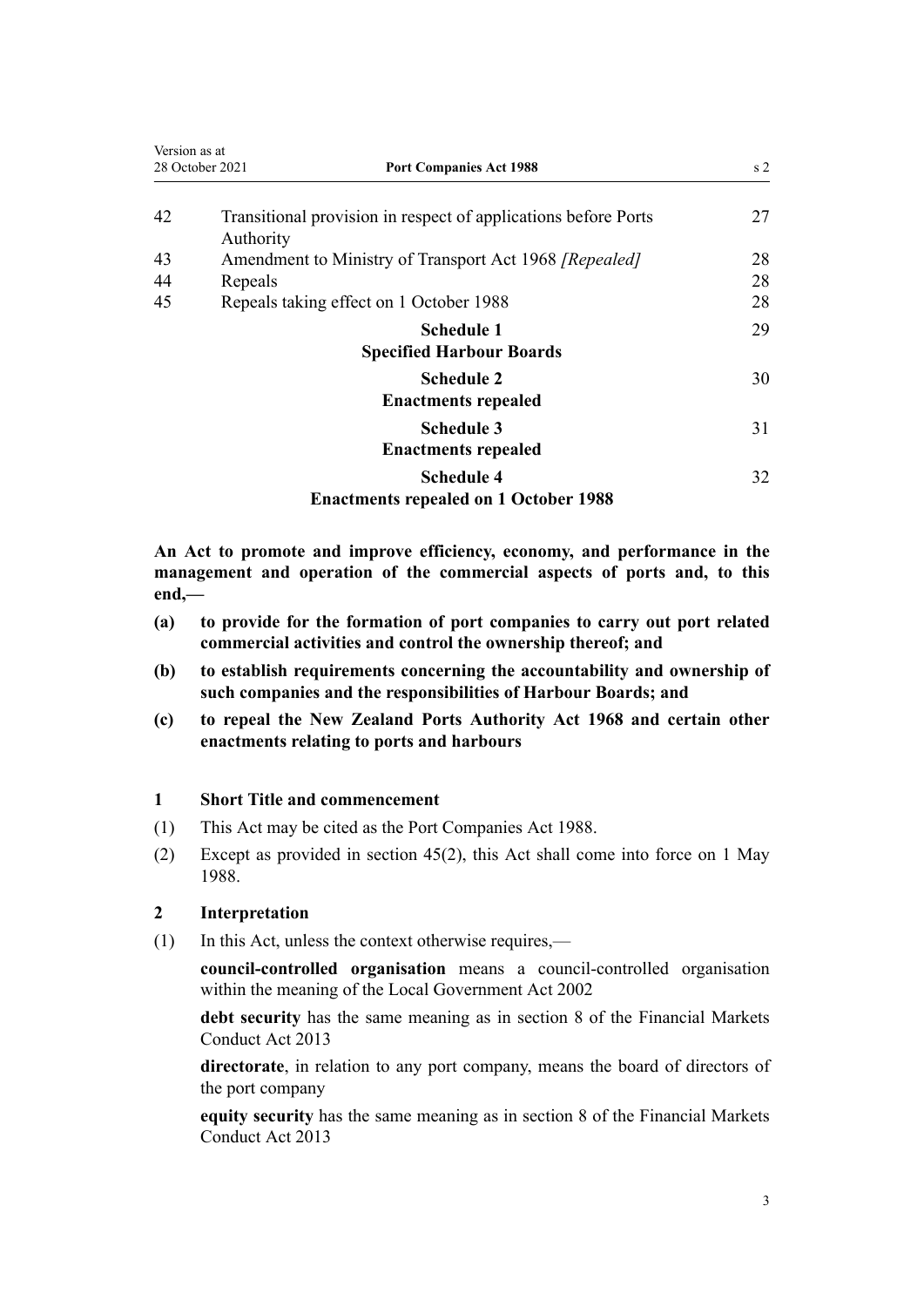**financial statements**, in relation to a port company, means—

- (a) group financial statements within the meaning of [section 7](http://legislation.govt.nz/pdflink.aspx?id=DLM4632892) of the Financial Reporting Act 2013 for the group comprising the port company and its subsidiaries; or
- (b) if the port company does not have any subsidiaries, financial statements within the meaning of [section 6](http://legislation.govt.nz/pdflink.aspx?id=DLM4632890) of the Financial Reporting Act 2013 for the port company

**generally accepted accounting practice** has the same meaning as in [section 8](http://legislation.govt.nz/pdflink.aspx?id=DLM4632894) of the Financial Reporting Act 2013

**Harbour Board** means a Harbour Board specified in [Schedule 1](#page-28-0); and, in rela‐ tion to any port company, means the Harbour Board in respect of whose port related commercial undertakings the port company is established

#### **instrument**—

- (a) includes—
	- (i) any instrument of any form or kind that creates, evidences, modi‐ fies, or extinguishes rights, interests, or liabilities, or would do so if it or a copy of it were lodged, filed, or registered under any Act; and
	- (ii) any judgment, order, or process of a court; but
- (b) does not include any Act of Parliament

**liabilities** means liabilities, debts, charges, duties, and obligations of every description (whether present or future, actual or contingent, and whether pay‐ able or to be observed or performed in New Zealand or elsewhere)

**Minister** means the Minister of Transport

**port company** means a company formed and registered under the Companies Act 1955 as a port company in accordance with [section 4](#page-6-0) (as in force before the commencement of the [Company Law Reform \(Transitional Provisions\) Act](http://legislation.govt.nz/pdflink.aspx?id=DLM328980) [1994](http://legislation.govt.nz/pdflink.aspx?id=DLM328980))

**port company plan** means a plan approved or determined by the Minister under [section 22](#page-15-0)

**port related commercial undertaking**, in relation to any Harbour Board,—

- (a) means the property and rights of the Harbour Board that—
	- (i) relate to the activities of commercial ships and other commercial vessels, and commercial hovercraft and commercial aircraft, or to the operation of facilities on a commercial basis for ships, vessels, hovercraft, and aircraft of any kind; or
	- (ii) facilitate the shipping or unshipping of goods or passengers; and
- (b) without limiting the generality of paragraph (a), includes—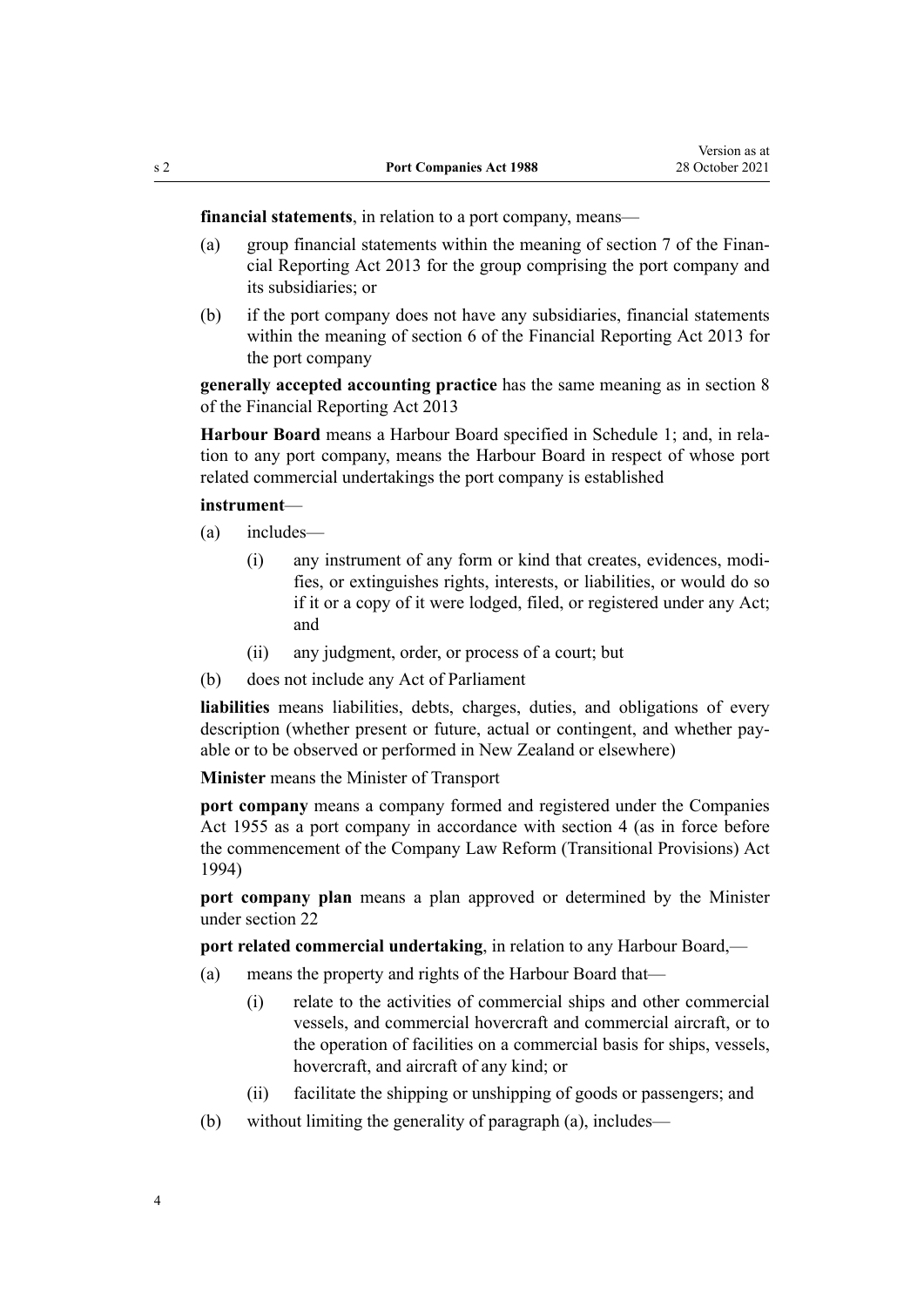- (i) the provision by a Harbour Board of any building or facility wher‐ ever situated for use in connection with the handling, packing, or unpacking of goods for shipping or unshipping through any port; and
- (ii) items such as breakwaters and dredges and other items that, although they may not themselves be revenue producing and may have a number of purposes or uses, are nevertheless related to the operation of the port on a commercial basis; but
- (c) does not include any undertaking that is a statutory function or duty of the Harbour Board relating to safety or good navigation

#### **property**—

- (a) means property of every kind whether tangible or intangible, real or per‐ sonal, corporeal or incorporeal; and
- (b) without limiting the generality of paragraph (a), includes—
	- (i) choses in action and money; and
	- (ii) goodwill; and
	- (iii) rights, interests, and claims of every kind in or to property, whether arising from, accruing under, created or evidenced by, or the subject of, an instrument or otherwise and whether liquidated or unliquidated, actual, contingent, or prospective; and
	- (iv) to the extent specified in the port company plan approved by the Minister under [section 22,](#page-15-0) any right conferred by a designation under an operative district scheme applying to land transferred from the Harbour Board to the port company

**regional council** means a regional council within the meaning of the [Local](http://legislation.govt.nz/pdflink.aspx?id=DLM170872) [Government Act 2002](http://legislation.govt.nz/pdflink.aspx?id=DLM170872)

**rights** means all rights, powers, privileges, and immunities, whether actual, contingent, or prospective

**subsidiary** has the same meaning as in [section 5](http://legislation.govt.nz/pdflink.aspx?id=DLM319999) of the Companies Act 1993

**territorial authority** means a territorial authority within the meaning of the [Local Government Act 2002](http://legislation.govt.nz/pdflink.aspx?id=DLM170872).

(2) Every reference in this Act to the expression Harbour Board shall be construed as including a reference to a regional council or a territorial authority to which any property, rights, liabilities, functions, duties, or powers of a Harbour Board have been transferred pursuant to any Order in Council made under [section 36](http://legislation.govt.nz/pdflink.aspx?id=DLM416405) of the Local Government Act 1974.

Section 2(1) **council-controlled organisation**: inserted, on 1 July 2003, by [section 262](http://legislation.govt.nz/pdflink.aspx?id=DLM174088) of the Local Government Act 2002 (2002 No 84).

Section 2(1) **debt security**: replaced, on 1 December 2014, by [section 150](http://legislation.govt.nz/pdflink.aspx?id=DLM5561603) of the Financial Markets (Repeals and Amendments) Act 2013 (2013 No 70).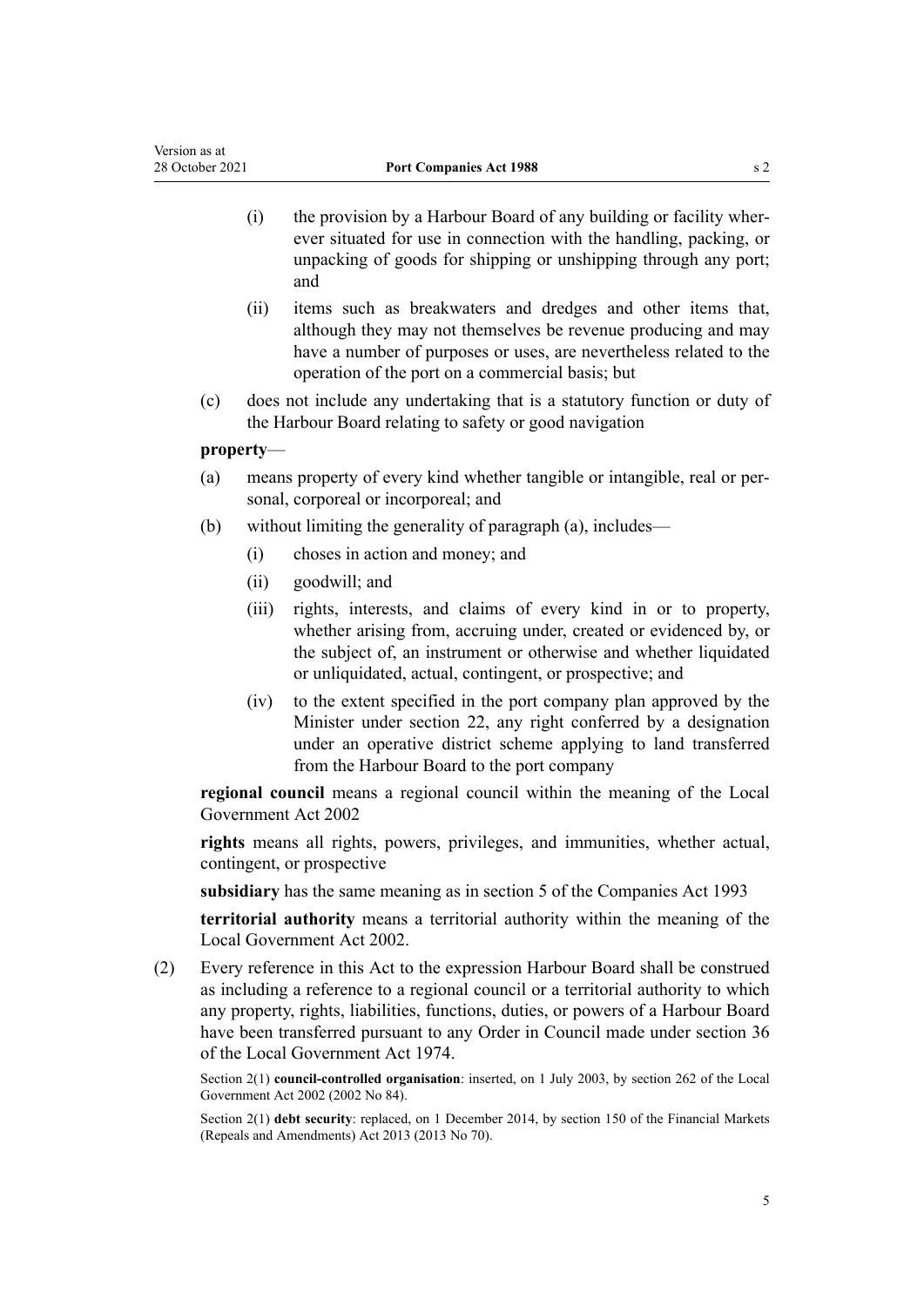<span id="page-5-0"></span>Section 2(1) **equity security**: replaced, on 1 December 2014, by [section 150](http://legislation.govt.nz/pdflink.aspx?id=DLM5561603) of the Financial Markets (Repeals and Amendments) Act 2013 (2013 No 70).

Section 2(1) **financial statements**: inserted, on 1 April 2014, by [section 126](http://legislation.govt.nz/pdflink.aspx?id=DLM5740665) of the Financial Reporting (Amendments to Other Enactments) Act 2013 (2013 No 102).

Section 2(1) **generally accepted accounting practice**: inserted, on 1 April 2014, by [section 126](http://legislation.govt.nz/pdflink.aspx?id=DLM5740665) of the Financial Reporting (Amendments to Other Enactments) Act 2013 (2013 No 102).

Section 2(1) **local authority trading enterprise**: repealed, on 1 July 2003, by [section 262](http://legislation.govt.nz/pdflink.aspx?id=DLM174088) of the Local Government Act 2002 (2002 No 84).

Section 2(1) **port company**: substituted, on 1 July 1994, by [section 2](http://legislation.govt.nz/pdflink.aspx?id=DLM328986) of the Company Law Reform (Transitional Provisions) Act 1994 (1994 No 16).

Section 2(1) **regional council**: substituted, on 1 July 2003, by [section 262](http://legislation.govt.nz/pdflink.aspx?id=DLM174088) of the Local Government Act 2002 (2002 No 84).

Section 2(1) **subsidiary**: replaced, on 5 December 2013, by [section 14](http://legislation.govt.nz/pdflink.aspx?id=DLM5620822) of the Companies Amendment Act 2013 (2013 No 111).

Section 2(1) **territorial authority**: substituted, on 1 July 2003, by [section 262](http://legislation.govt.nz/pdflink.aspx?id=DLM174088) of the Local Government Act 2002 (2002 No 84).

Section 2(2): added, on 31 August 1990, by section 2(4) of the Port Companies Amendment Act 1990 (1990 No 120).

#### **2A Special provisions where more than 1 regional council or territorial authority succeeds Harbour Board**

- (1) Where any functions and powers of a Harbour Board have been transferred to more than 1 regional council or territorial authority pursuant to an Order in Council made under [section 36](http://legislation.govt.nz/pdflink.aspx?id=DLM416405) of the Local Government Act 1974, the regional councils and territorial authorities shall determine by agreement between them which of them is to have the functions and powers of the Harbour Board under this Act.
- (2) Where any duties of a Harbour Board have been transferred to more than 1 regional council or territorial authority pursuant to an Order in Council made under [section 36](http://legislation.govt.nz/pdflink.aspx?id=DLM416405) of the Local Government Act 1974, then, except as provided in subsection (3), every duty of a Harbour Board under this Act shall be the duty of each of the regional councils and territorial authorities; but the regional councils and territorial authorities may determine by agreement between them which of them is to perform the duty.
- (3) Where any property, rights, or liabilities of a Harbour Board are vested in a regional council or territorial authority (or any combination of them) pursuant to any Order in Council made under [section 36](http://legislation.govt.nz/pdflink.aspx?id=DLM416405) of the Local Government Act 1974, every duty of the Harbour Board under this Act in respect of that prop‐ erty, right, or liability shall be the duty of the regional council or territorial authority (or combination of them) concerned.
- (4) Where regional councils and territorial authorities are unable to reach any agreement pursuant to subsection  $(1)$  or subsection  $(2)$ , any of them may refer the matter to the Local Government Commission for determination.

Section 2A: inserted, on 31 August 1990, by section 3 of the Port Companies Amendment Act 1990 (1990 No 120).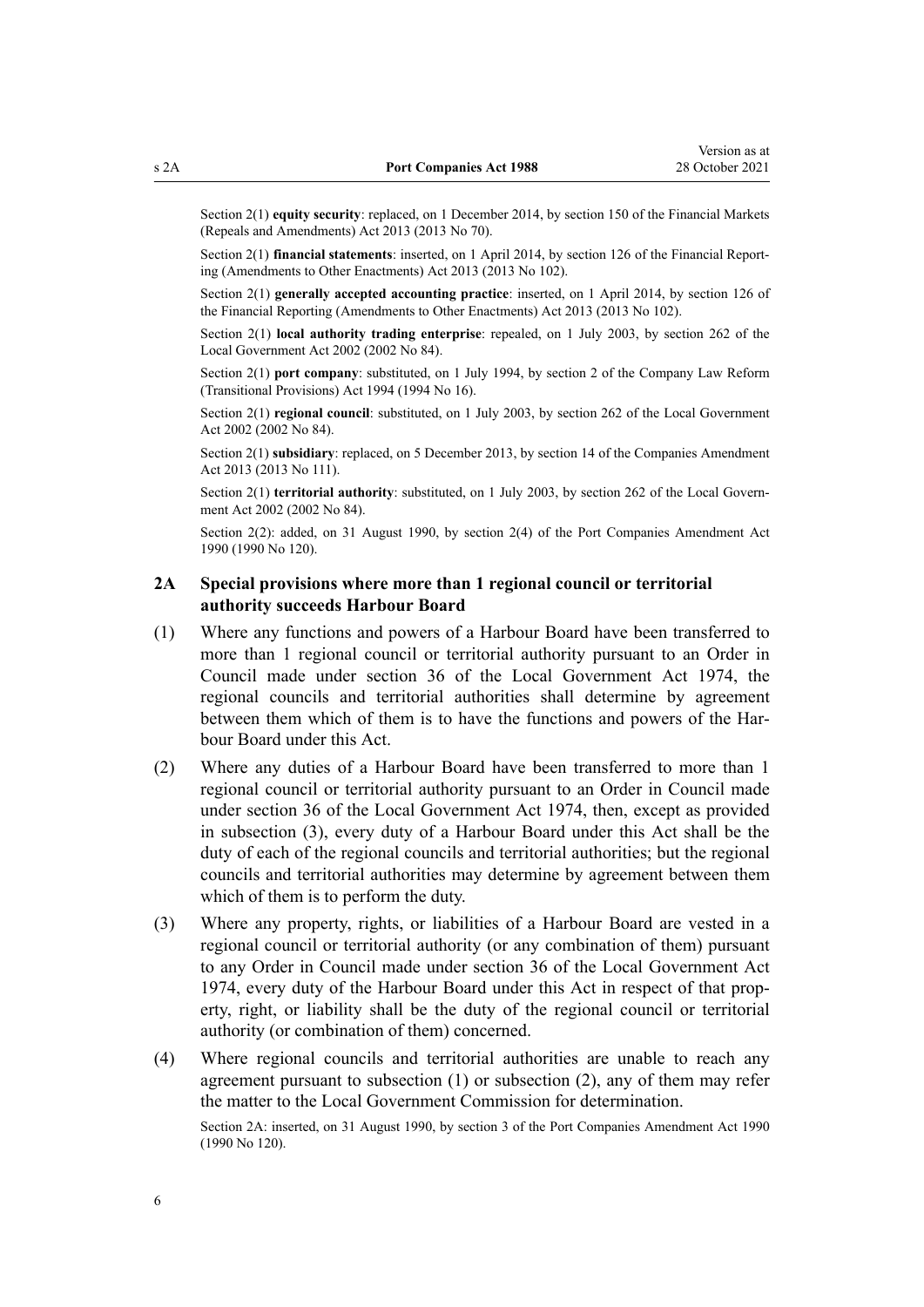#### <span id="page-6-0"></span>**3 Act to bind Crown**

This Act shall bind the Crown.

#### **3A Act is maritime Act**

- (1) This Act is a maritime Act under [section 2\(1\)](http://legislation.govt.nz/pdflink.aspx?id=DLM334667) of the Maritime Transport Act 1994.
- (2) This has the effect that transport instruments may be made for the purposes of this Act under [section 452B](http://legislation.govt.nz/pdflink.aspx?id=LMS482571) of that Act.
- (3) This section is intended as a guide only and is not an exhaustive statement as to the effects of this Act being a maritime Act under that Act.

Section 3A: inserted, on 1 April 2021, by [section 58\(2\)](http://legislation.govt.nz/pdflink.aspx?id=LMS290403) of the Regulatory Systems (Transport) Amendment Act 2021 (2021 No 9).

# **Part 1**

#### **Port companies**

#### **4 Amendment of documents constituting port companies**

No amendment shall be made to the constitution of a port company at any time without the prior written approval of the Minister.

Section 4: substituted, on 1 July 1994, by [section 2](http://legislation.govt.nz/pdflink.aspx?id=DLM328986) of the Company Law Reform (Transitional Provisions) Act 1994 (1994 No 16).

Section 4: amended, on 5 December 2013, by [section 14](http://legislation.govt.nz/pdflink.aspx?id=DLM5620822) of the Companies Amendment Act 2013 (2013 No 111).

#### **4A Harbour Board may hold securities in port company**

In addition to the equity securities issued to the Harbour Board on the incorpor‐ ation of a port company, a Harbour Board may subscribe for or have issued to it other equity securities or debt securities issued by the port company.

Section 4A: inserted, on 1 July 1994, by [section 2](http://legislation.govt.nz/pdflink.aspx?id=DLM328986) of the Company Law Reform (Transitional Provisions) Act 1994 (1994 No 16).

#### **5 Principal objective to be successful business**

The principal objective of every port company shall be to operate as a successful business.

#### **6 Directors of port companies**

- (1) The constitution of every port company shall provide—
	- (a) that there shall be no fewer than 6 directors of the port company; and
	- (b) that not more than 2 members or employees of the Harbour Board or any other Harbour Board, territorial authority, regional council or united council that holds any equity securities in the company of any class that confer rights to vote at any meeting of the company may be directors of the port company.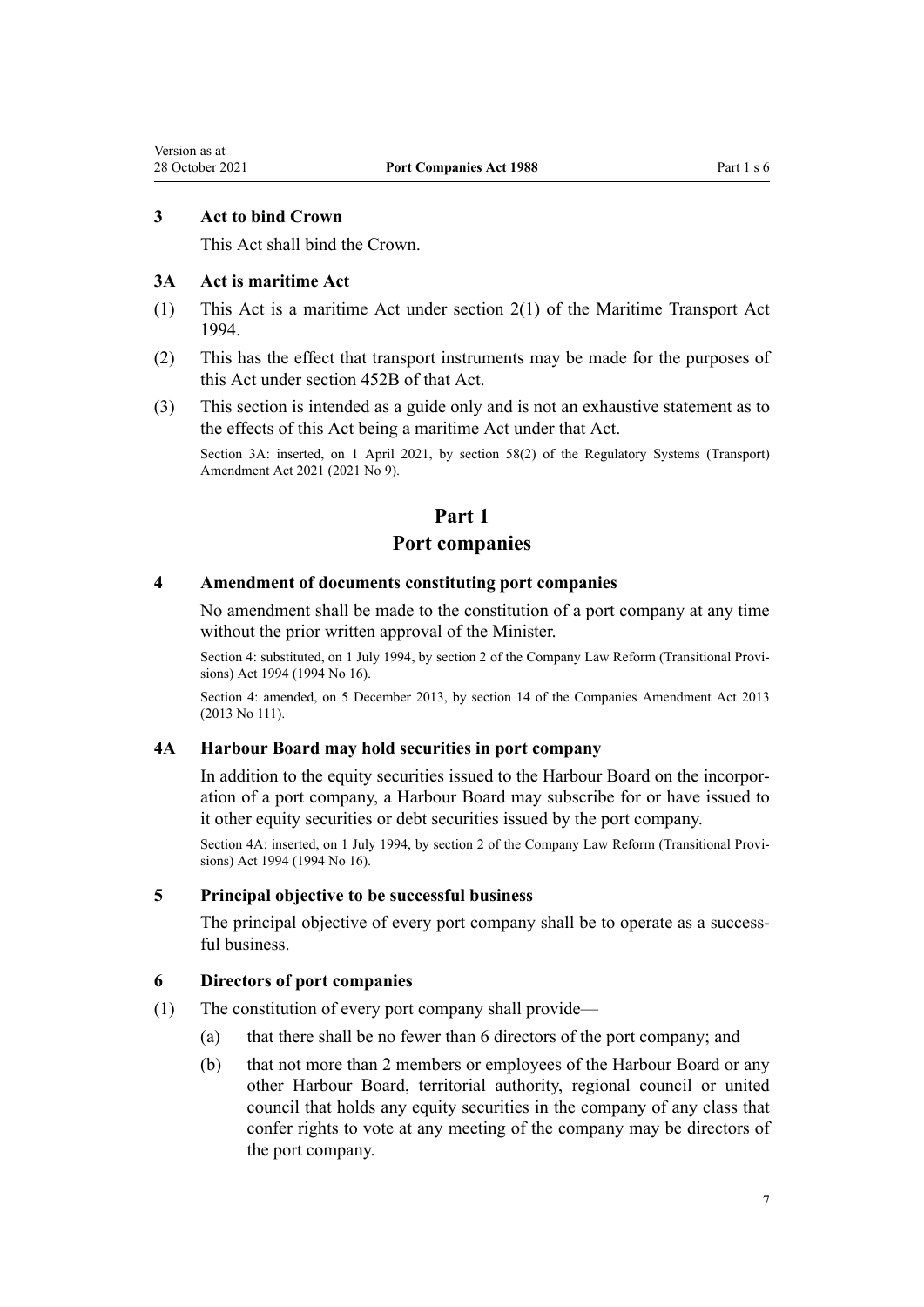<span id="page-7-0"></span>

| Part 1 s 7 | <b>Port Companies Act 1988</b> | 28 October 2021 |
|------------|--------------------------------|-----------------|
|            |                                |                 |

Version as at

- (2) Subject to subsection (1), the directors of each port company shall be persons who, in the opinion of those appointing them, will assist the port company to achieve its principal objective.
- (3) All decisions relating to the operation of the port company shall be made by or pursuant to the authority of the directorate of the company in accordance with the statement of corporate intent (if any).
- (4) For the avoidance of doubt it is hereby declared that no director of a port com‐ pany is, by virtue of holding that office, a statutory officer within the meaning of the [Local Government Official Information and Meetings Act 1987.](http://legislation.govt.nz/pdflink.aspx?id=DLM122241)

Compare: 1986 No 124 [s 5](http://legislation.govt.nz/pdflink.aspx?id=DLM98019)

Section 6(1): amended, on 5 December 2013, by [section 14](http://legislation.govt.nz/pdflink.aspx?id=DLM5620822) of the Companies Amendment Act 2013 (2013 No 111).

Section 6(1): amended, on 1 July 1994, by [section 2](http://legislation.govt.nz/pdflink.aspx?id=DLM328986) of the Company Law Reform (Transitional Provisions) Act 1994 (1994 No 16).

Section 6(1)(b): amended, on 1 July 1994, by [section 2](http://legislation.govt.nz/pdflink.aspx?id=DLM328986) of the Company Law Reform (Transitional Provisions) Act 1994 (1994 No 16).

#### **7 Shareholding of port companies**

- (1) Harbour Boards, regional councils, and territorial authorities are hereby author‐ ised to subscribe for, otherwise acquire, hold, or dispose of, equity securities in port companies.
- (2) Nothing in subsection (1) limits or prevents any other person from subscribing for, otherwise acquiring, holding, or disposing of, equity securities in port companies.

Section 7: substituted, on 31 August 1990, by section 4 of the Port Companies Amendment Act 1990 (1990 No 120).

# **7A Restrictions on holding equity securities**

- (1) No port company shall have in its constitution any provision providing for the class of shares referred to in section 7(1) (as repealed by section 4 of the Port Companies Amendment Act 1990), or any provisions permitted by subsection (2) of that section (as so repealed).
- (2) Where a port company does not comply with subsection (1), the Minister may, in accordance with this section, make such alterations to the memorandum of association and articles of association or the constitution of the port company as the Minister considers appropriate in order to achieve the purpose of subsec‐ tion (1).
- (3) The Minister shall give notice of all alterations to the port company and to every holder of equity securities in the company at the address of that person as shown in the share register of the company or otherwise known to the Minister.
- (4) The Minister shall specify a date, which shall be not earlier than 14 days after the sending of the last of the notices referred to in subsection (3), on which those alterations shall take effect.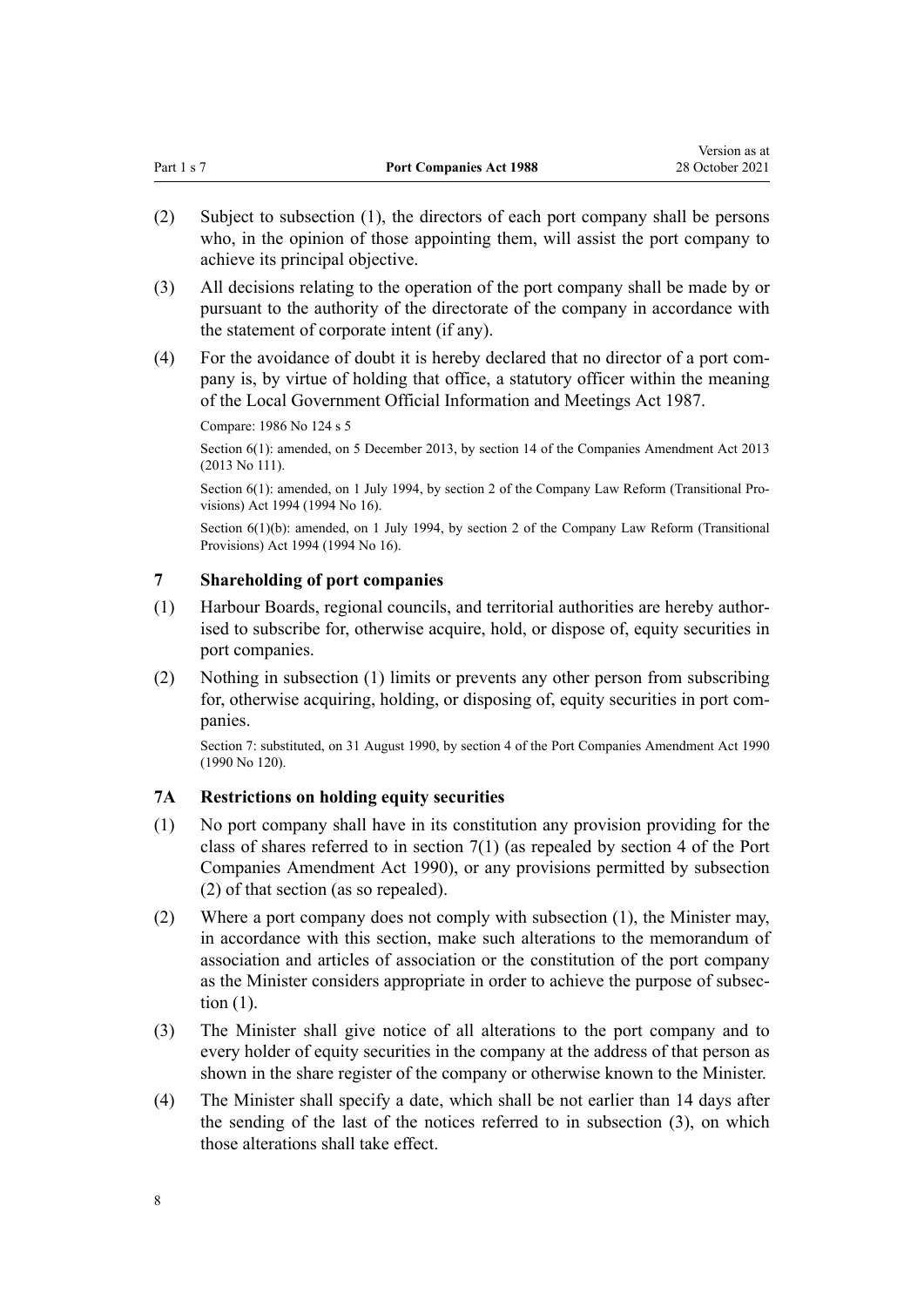<span id="page-8-0"></span>(5) Every alteration has effect as if it were an alteration to the constitution of the company made in accordance with the [Companies Act 1993](http://legislation.govt.nz/pdflink.aspx?id=DLM319569), and, for the pur‐ poses of that Act, the notice of the alteration given to the port company by the Minister under subsection (3) is deemed to be a special resolution of the port company concerned made on the date on which the last of the notices was sent under that subsection.

Section 7A: substituted, on 1 July 1994, by [section 2](http://legislation.govt.nz/pdflink.aspx?id=DLM328986) of the Company Law Reform (Transitional Pro‐ visions) Act 1994 (1994 No 16).

Section 7A(1): amended, on 5 December 2013, by [section 14](http://legislation.govt.nz/pdflink.aspx?id=DLM5620822) of the Companies Amendment Act 2013 (2013 No 111).

Section 7A(5): replaced, on 5 December 2013, by [section 14](http://legislation.govt.nz/pdflink.aspx?id=DLM5620822) of the Companies Amendment Act 2013 (2013 No 111).

#### **8 Statement of corporate intent**

The directorate of every port company—

- (a) shall deliver to its shareholders; and
- (b) make available to the public,—

a draft statement of corporate intent not later than 1 month after the commence‐ ment of each financial year of the port company.

Compare: 1986 No 124 [s 14\(1\)](http://legislation.govt.nz/pdflink.aspx?id=DLM98050)

#### **9 Contents of statement of corporate intent**

Each statement of corporate intent shall specify for the group comprising the port company and its subsidiaries (if any), and in respect of the financial year in which it is delivered and each of the immediately following 2 financial years, the following information:

- (a) the objectives of the group:
- (b) the nature and scope of the activities to be undertaken:
- (c) the ratio of consolidated shareholders' funds to total assets, and defini‐ tions of those terms:
- (d) the accounting policies:
- (e) the performance targets and other measures by which the performance of the group may be judged in relation to its objectives:
- (f) an estimate of the amount or proportion of accumulated profits and cap‐ ital reserves that is intended to be distributed to the shareholders:
- (g) the kind of information to be provided to the shareholders by the port company during the course of those financial years, including the information to be included in each half-yearly report:
- (h) the procedures to be followed before any member of the group subscribes for, purchases, or otherwise acquires shares in any company or other organisation: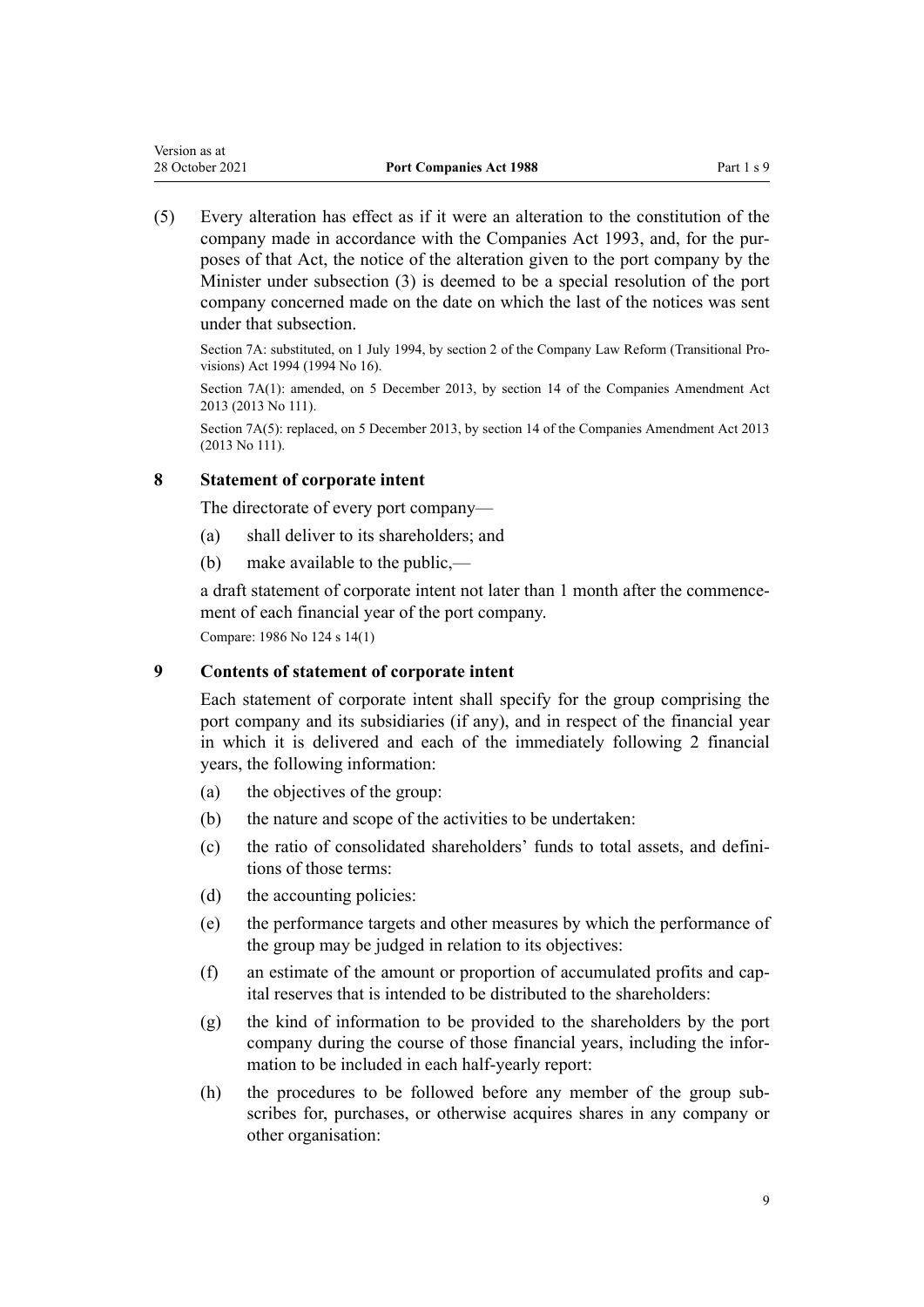Version as at

- <span id="page-9-0"></span>(i) any activities for which the directorate seeks compensation from the Harbour Board (whether or not the Harbour Board has agreed to provide such compensation):
- (j) the directorate's estimate of the commercial value of the shareholders' investment in the group and the manner in which, and the times at which, this value is to be reassessed:
- (k) such other matters as are agreed by the shareholders and the directorate.

Compare: 1986 No 124 [s 14\(2\)](http://legislation.govt.nz/pdflink.aspx?id=DLM98050)

# **10 Completion of statement of corporate intent**

The directorate shall consider any comments on the draft statement of corporate intent that are made to it within 2 months of the commencement of the financial year by the shareholders or any of them, and shall deliver the comple‐ ted statement of corporate intent to the shareholders within 3 months of the commencement of the financial year.

Compare: 1986 No 124 [s 14\(3\)](http://legislation.govt.nz/pdflink.aspx?id=DLM98050)

# **11 Modifications of statement of corporate intent**

- (1) A statement of corporate intent for a port company may be modified at any time by written notice from the directorate of the port company, so long as the directorate has first—
	- (a) given written notice to the shareholders of the proposed modification; and
	- (b) considered any comments made on the proposed modification by the shareholders or any of them within—
		- (i) 1 month after the date on which the notice under paragraph (a) was given; or
		- (ii) such shorter period as the shareholders may agree.
- (2) Notwithstanding any other provision of this Act or of the memorandum of association or articles of association of any port company, but subject to [section](#page-10-0) [14,](#page-10-0) the shareholders may from time to time, by resolution, require the director‐ ate of the port company to modify the statement of corporate intent for that company by including or omitting any provision or provisions of a kind referred to in paragraphs (a) to (h) of [section 9;](#page-8-0) and any directorate to whom such a notice is given shall comply with the notice.
- (3) Before giving any notice under subsection (2), the shareholders shall—
	- (a) have regard to [sections 5](#page-6-0) and [16](#page-11-0); and
	- (b) consult the directorate concerned as to the matters to be referred to in the notice.

Compare: 1986 No 124 [s 14\(4\)](http://legislation.govt.nz/pdflink.aspx?id=DLM98050)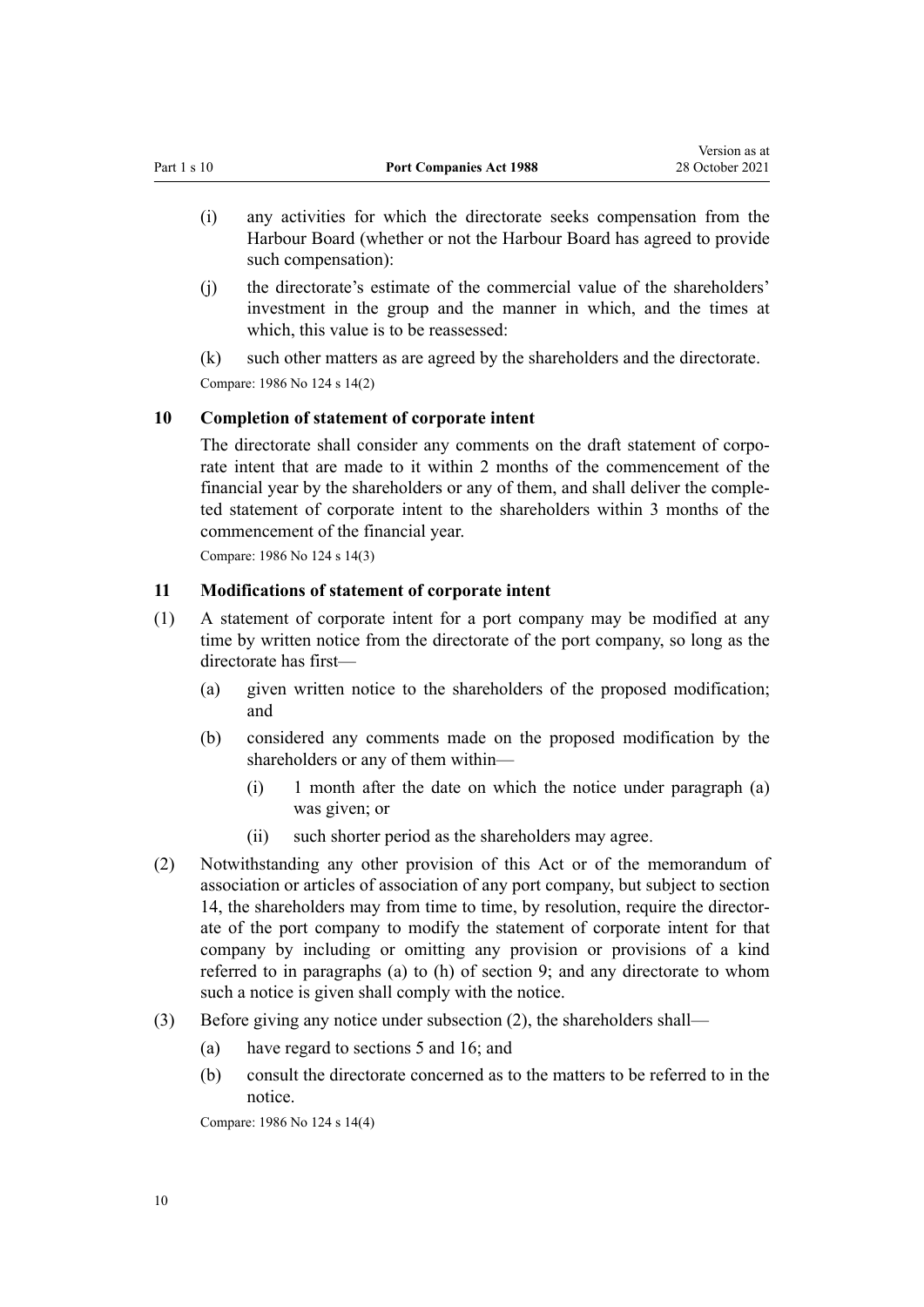#### <span id="page-10-0"></span>**12 Obligation to make statement of corporate intent available**

Every completed statement of corporate intent and every modification that is adopted to a statement of corporate intent shall be made available to the public by the directorate of the port company within 1 month after the date on which it is delivered to the shareholders or adopted, as the case may be.

# **13 Circumstances in which statement of corporate intent not required**

Upon the quotation of the shares of a port company on a licensed market (within the meaning of [section 6\(1\)](http://legislation.govt.nz/pdflink.aspx?id=DLM4090590) of the Financial Markets Conduct Act 2013), the port company shall no longer be required to comply with [sections 8](#page-8-0) [to 12](#page-8-0) and the current statement of corporate intent shall cease to be of continuing effect.

Section 13: amended, on 1 December 2014, by [section 150](http://legislation.govt.nz/pdflink.aspx?id=DLM5561603) of the Financial Markets (Repeals and Amendments) Act 2013 (2013 No 70).

# **14 Power of Minister to direct certain provisions not to apply**

- (1) In any case where the Minister is satisfied that, on and from a specified date, at least 50% of the equity securities of the port company that confer rights to vote at a general meeting of the company will be held or beneficially owned by per‐ sons other than Harbour Boards, regional councils, territorial authorities, or council-controlled organisations, or a combination of them, the Minister may, by notice, direct that—
	- (a) unless the port company otherwise elects, all of [sections 4\(2\),](#page-6-0) [5,](#page-6-0) [6](#page-6-0), [8 to](#page-8-0) [12,](#page-8-0) [16](#page-11-0), [18](#page-12-0), and [19](#page-13-0) are not to apply in respect of that port company from that date; and
	- (b) unless the company concerned otherwise elects, [section 20](#page-13-0) shall not apply to—
		- (i) a company that is a related company to the port company; or
		- (ii) a company that consists substantially of the same shareholders as the port company, or is under the control of the same persons,—

and any such direction may contain such transitional provisions as the Minister thinks fit.

- (2) In any case where not more than 49% of the equity securities of a port com‐ pany that confer rights to vote at a general meeting of the port company are held or beneficially owned by persons other than Harbour Boards, regional councils, territorial authorities, or council-controlled organisations, or a com‐ bination of them, the Minister may, by notice,—
	- (a) direct that the port company need not prepare a statement of corporate intent under [sections 8](#page-8-0) and [9](#page-8-0); and
	- (b) inform the company that it may regard its current statement of corporate intent as ceasing to be of continuing effect.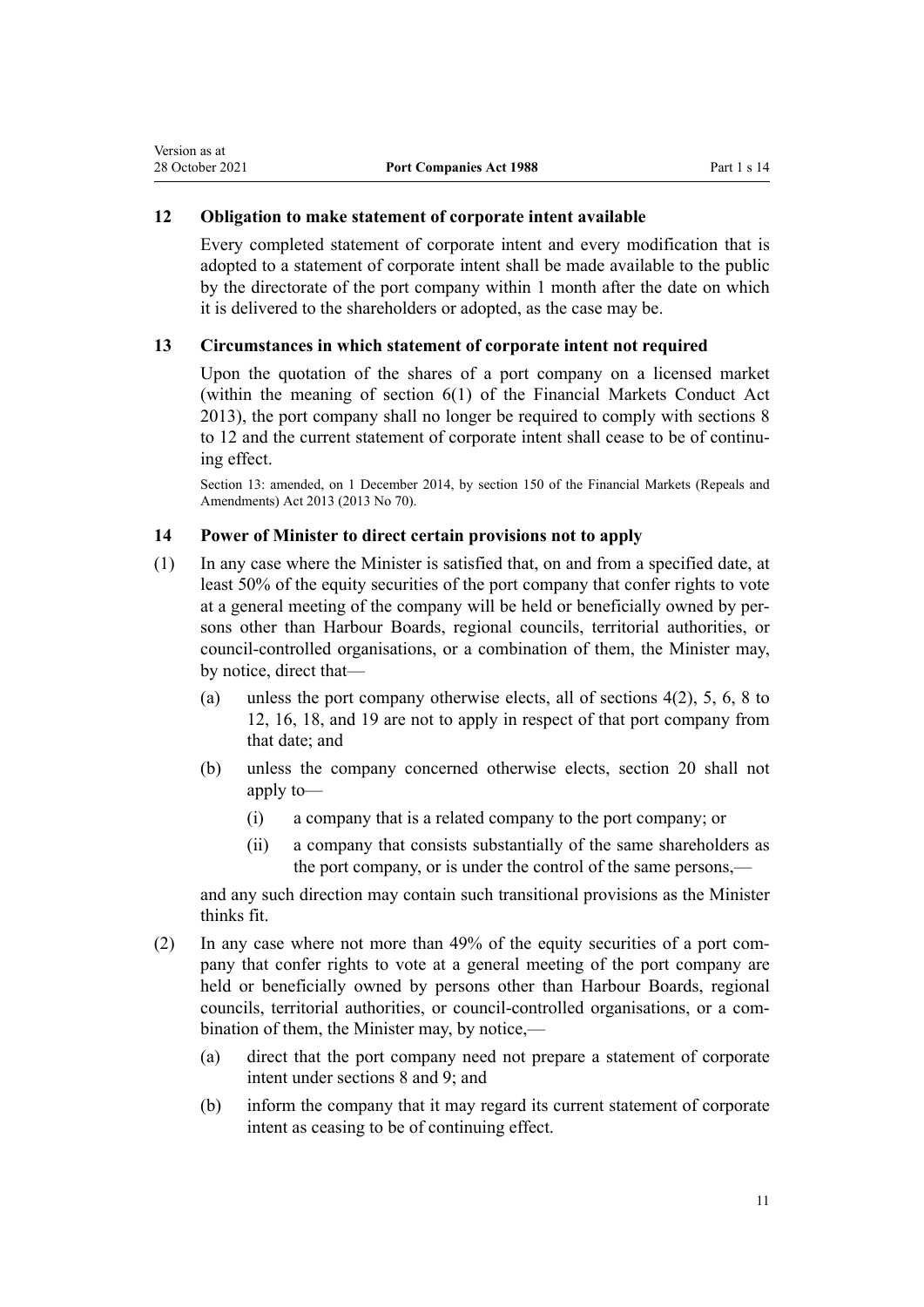<span id="page-11-0"></span>

|             |                                | Version as at   |
|-------------|--------------------------------|-----------------|
| Part 1 s 15 | <b>Port Companies Act 1988</b> | 28 October 2021 |

- (3) Any direction under this section may be revoked at any time by the Minister, by notice, if the Minister is satisfied that the circumstances that led to the giving of the direction no longer exist.
- (4) A notice under this section is secondary legislation (*see* [Part 3](http://legislation.govt.nz/pdflink.aspx?id=DLM7298343) of the Legis‐ lation Act 2019 for publication requirements).

| Legislation Act 2019 requirements for secondary legislation made under this section |                                                                 |                                          |  |
|-------------------------------------------------------------------------------------|-----------------------------------------------------------------|------------------------------------------|--|
| <b>Publication</b>                                                                  | The maker must publish it in the Gazette                        | LA19 ss 73, 74 $(1)(a)$ ,<br>Sch 1 cl 14 |  |
| <b>Presentation</b>                                                                 | The Minister must present it to the House of<br>Representatives | LA19 s 114, Sch 1<br>cl $32(1)(a)$       |  |
| <b>Disallowance</b>                                                                 | It may be disallowed by the House of Representatives            | LA19 ss 115, 116                         |  |
| This note is not part of the Act.                                                   |                                                                 |                                          |  |

Section 14: substituted, on 31 August 1990, by section 6 of the Port Companies Amendment Act 1990 (1990 No 120).

Section 14(1): amended, on 28 October 2021, by [section 3](http://legislation.govt.nz/pdflink.aspx?id=LMS268932) of the Secondary Legislation Act 2021 (2021 No 7).

Section 14(1): amended, on 1 July 2003, by [section 262](http://legislation.govt.nz/pdflink.aspx?id=DLM174088) of the Local Government Act 2002 (2002 No 84).

Section 14(2): amended, on 28 October 2021, by [section 3](http://legislation.govt.nz/pdflink.aspx?id=LMS268932) of the Secondary Legislation Act 2021 (2021 No 7).

Section 14(2): amended, on 1 July 2003, by [section 262](http://legislation.govt.nz/pdflink.aspx?id=DLM174088) of the Local Government Act 2002 (2002 No 84).

Section 14(3): amended, on 28 October 2021, by [section 3](http://legislation.govt.nz/pdflink.aspx?id=LMS268932) of the Secondary Legislation Act 2021 (2021 No 7).

Section 14(4): replaced, on 28 October 2021, by [section 3](http://legislation.govt.nz/pdflink.aspx?id=LMS268932) of the Secondary Legislation Act 2021 (2021 No 7).

#### **15 Saving of certain transactions**

A failure by a port company to comply with—

- (a) any provision of [sections 5 to 12](#page-6-0); or
- (b) any provision contained in any statement of corporate intent,—

shall not affect the validity or enforceability of any deed, agreement, right, or obligation entered into, obtained, or incurred by a port company. Compare: 1986 No 124 [s 21](http://legislation.govt.nz/pdflink.aspx?id=DLM98065)

### **16 Reports and financial statements**

- (1) Within 2 months after the end of the first half of each financial year of a port company, the directorate of the port company shall deliver to the shareholders and the Minister a report of its operations during that half-year.
- (2) Each report required by subsection (1) shall include the information required by the statement of corporate intent to be included therein.
- (3) Within 3 months after the end of each financial year of a port company or such longer period as the Minister may allow, the directorate of the port company shall deliver to the shareholders and the Minister—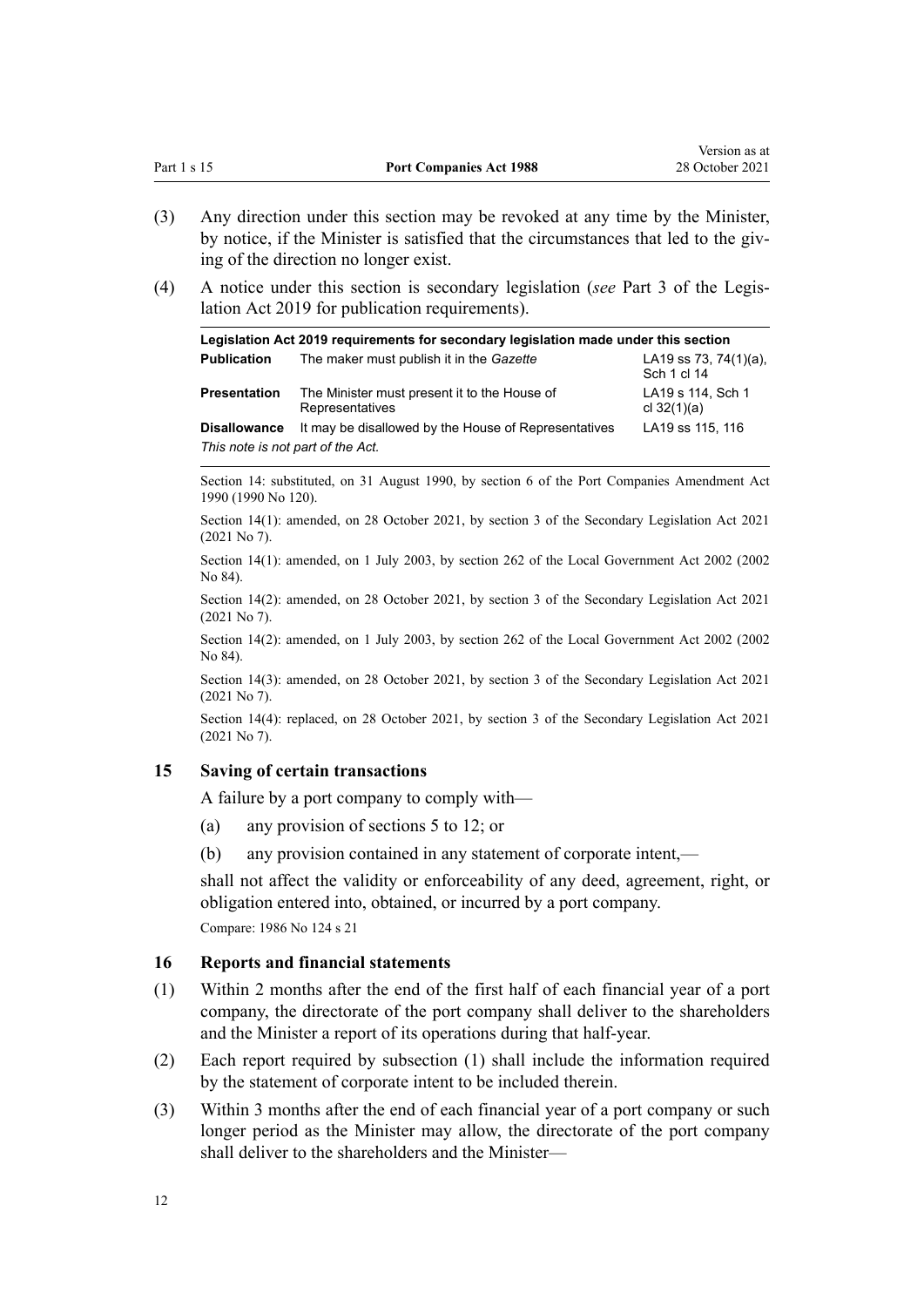- <span id="page-12-0"></span>(a) a report of the operations of the port company and those of its subsidia‐ ries during that financial year; and
- (b) audited financial statements for that financial year prepared in accord‐ ance with generally accepted accounting practice; and
- (c) the auditor's report on those financial statements.
- (4) Every report under subsection (3)(a) shall—
	- (a) contain such information as is necessary to enable an informed assessment of the operations of the port company and its subsidiaries, including a comparison of the performance of the port company and subsidia‐ ries with any relevant statement of corporate intent; and
	- (b) state the maximum dividend (if any) recommended to be payable by the port company in respect of its equity securities (other than fixed interest securities) for the financial year to which the report relates.

Compare: 1986 No 124 [ss 15](http://legislation.govt.nz/pdflink.aspx?id=DLM98052), [16](http://legislation.govt.nz/pdflink.aspx?id=DLM98053)

Section 16 heading: amended, on 1 April 2014, by [section 126](http://legislation.govt.nz/pdflink.aspx?id=DLM5740665) of the Financial Reporting (Amendments to Other Enactments) Act 2013 (2013 No 102).

Section 16(3)(b): replaced, on 1 April 2014, by [section 126](http://legislation.govt.nz/pdflink.aspx?id=DLM5740665) of the Financial Reporting (Amendments to Other Enactments) Act 2013 (2013 No 102).

#### **17 Protection from disclosure of sensitive information**

Nothing in this Act shall be construed as requiring the inclusion in any state‐ ment of corporate intent, annual report, financial statement, or half-yearly report required to be produced under this Act of any information that could be properly withheld if the [Local Government Official Information and Meetings](http://legislation.govt.nz/pdflink.aspx?id=DLM122241) [Act 1987](http://legislation.govt.nz/pdflink.aspx?id=DLM122241) applied to port companies and a request for that information were made under that Act.

Compare: 1986 No 124 [s 20](http://legislation.govt.nz/pdflink.aspx?id=DLM98063)

#### **18 Non-commercial activities**

- (1) Where the Harbour Board wishes the port company to provide or make avail‐ able goods or services to assist the Harbour Board in the exercise of any statutory function, duty, or power, the Harbour Board and the port company shall enter into an agreement under which the port company will provide or make available the goods or services in return for the payment by the Harbour Board of the whole or part of the price thereof.
- (2) Where—
	- (a) the Harbour Board wishes the port company to provide or make avail‐ able goods or services to assist the Harbour Board in the exercise of any statutory function, duty, or power; and
	- (b) the Harbour Board and the port company cannot agree as to—
		- (i) the provision or making available of the goods or services; or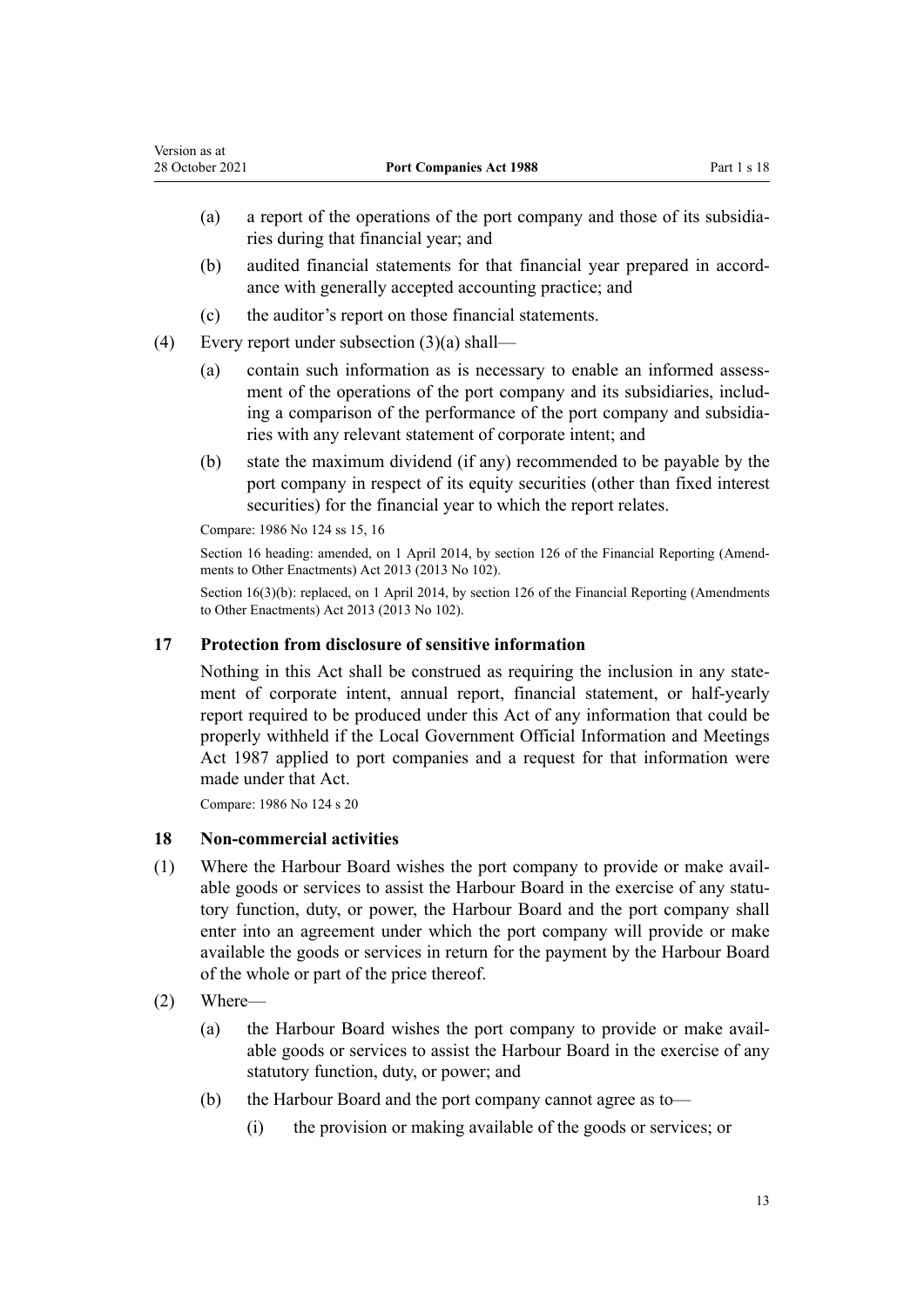<span id="page-13-0"></span>(ii) the conditions on which the goods or services are to be provided or made available,—

the matter shall be referred to arbitration under the Arbitration Act 1908 with 1 arbitrator to be appointed by each party and an umpire to be appointed by those arbitrators before entering upon their reference.

(3) This section applies to a Harbour Board that is a regional council or a territorial authority only in relation to statutory functions, duties, or powers transferred from a Harbour Board specified in [Schedule 1](#page-28-0) to that regional council or terri‐ torial authority pursuant to an Order in Council made under [section 36](http://legislation.govt.nz/pdflink.aspx?id=DLM416405) of the Local Government Act 1974.

Compare: 1986 No 124 [s 7](http://legislation.govt.nz/pdflink.aspx?id=DLM98021)

Section 18(3): added, on 31 August 1990, by section 7 of the Port Companies Amendment Act 1990 (1990 No 120).

#### **19 Auditor-General to be auditor of port companies and subsidiaries**

Despite [sections 207P to 207V](http://legislation.govt.nz/pdflink.aspx?id=DLM6041591) of the Companies Act 1993, every port company and every subsidiary of every port company is a public entity as defined in [section 4](http://legislation.govt.nz/pdflink.aspx?id=DLM88548) of the Public Audit Act 2001 and, in accordance with that Act, the Auditor-General is its auditor.

Section 19: substituted, on 1 July 2001, by [section 53](http://legislation.govt.nz/pdflink.aspx?id=DLM88957) of the Public Audit Act 2001 (2001 No 10). Section 19: amended, on 1 April 2014, by [section 126](http://legislation.govt.nz/pdflink.aspx?id=DLM5740665) of the Financial Reporting (Amendments to Other Enactments) Act 2013 (2013 No 102).

#### **20 Application of Act to related and associated companies**

- (1) Subject to subsection (2), [sections 4](#page-6-0) (except subsections (1), (3), (6), and (7)), [5,](#page-6-0) [6](#page-6-0), [7,](#page-7-0) [15](#page-11-0), and [18](#page-12-0) shall apply to every company that is—
	- (a) a related company (as defined in [section 2\(3\)](http://legislation.govt.nz/pdflink.aspx?id=DLM319576) of the Companies Act 1993) to a port company; or
	- (b) a company that consists substantially of the same shareholders as the port company, or is under the control of the same persons—

as if that company were a port company within the meaning of this Act.

- (2) Nothing in subsection (1) applies in relation to a company that the Minister notifies in writing is exempt from the provisions of that subsection.
- (3) The Minister shall not exempt a company from the application of subsection (1) unless the Minister is satisfied that the company does not carry on activities that if carried on by a Harbour Board would constitute a port-related commer‐ cial undertaking or would otherwise be likely to be carried on by a port com‐ pany.

Section 20: substituted, on 31 August 1990, by section 8 of the Port Companies Amendment Act 1990 (1990 No 120).

Section 20(1)(a): replaced, on 5 December 2013, by [section 14](http://legislation.govt.nz/pdflink.aspx?id=DLM5620822) of the Companies Amendment Act 2013 (2013 No 111).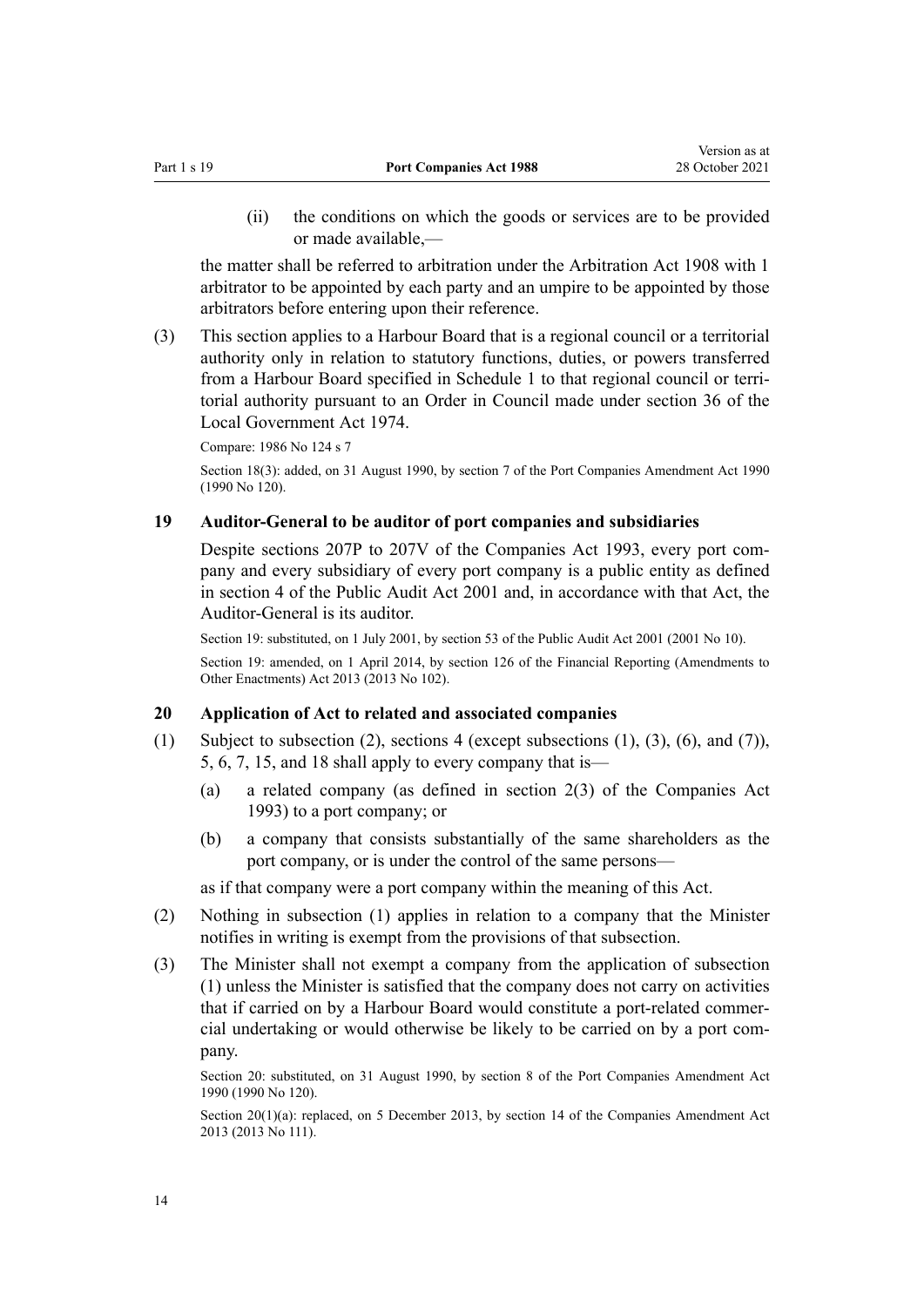# **Part 2**

# **Establishment procedures**

#### <span id="page-14-0"></span>**21 Establishment Units**

- (1) Every Harbour Board shall, not later than 1 June 1988 or such later date as the Minister in any particular case may allow, constitute and adequately fund an Establishment Unit, which shall comprise such persons as the Harbour Board considers appropriate, having regard to the functions of the Establishment Unit.
- (2) The function of each Establishment Unit shall be to prepare and agree upon a port company plan with the Harbour Board, and, in so doing,—
	- (a) to identify the port related commercial undertakings of the Harbour Board:
	- (b) to value those undertakings:
	- (c) to determine the price that should be paid by the port company for those undertakings and the extent to which the price should be met by the issue of equity securities and debt securities to the Harbour Board from which the undertakings are to be transferred:
	- (d) to prepare in draft form a memorandum of association, articles of association, and statement of corporate intent for the port company:
	- (e) to determine the best manner in which, and time within which, the port related commercial undertakings of the Harbour Board should be trans‐ ferred to the port company:
	- (f) to determine a fair and equitable system for the transfer of appropriate employees from the Harbour Board to the port company (but without making determinations in respect of individual employees):
	- (g) to determine the responsibilities to be met and equipment and facilities to be provided by the Harbour Board or the port company or both in respect of the Marine Pollution Act 1974:
	- (h) such other functions as are conferred upon it by this Act or as are necessary for the proper establishment of an efficient port company.
- (3) In the exercise of its function under subsection (2), the Establishment Unit shall seek the views of the Department of Conservation as to any relevant conservation matters.
- (4) The Establishment Unit shall report on the matters specified in subsection (2) to the Harbour Board and make the report available to the public not later than 1 July 1988 or such later date as the Minister in any particular case may allow, and shall similarly make available any subsequent reports of the Establishment Unit on those matters.
- (5) The [Local Government Official Information and Meetings Act 1987](http://legislation.govt.nz/pdflink.aspx?id=DLM122241) shall apply in respect of every Establishment Unit as if it were a Harbour Board.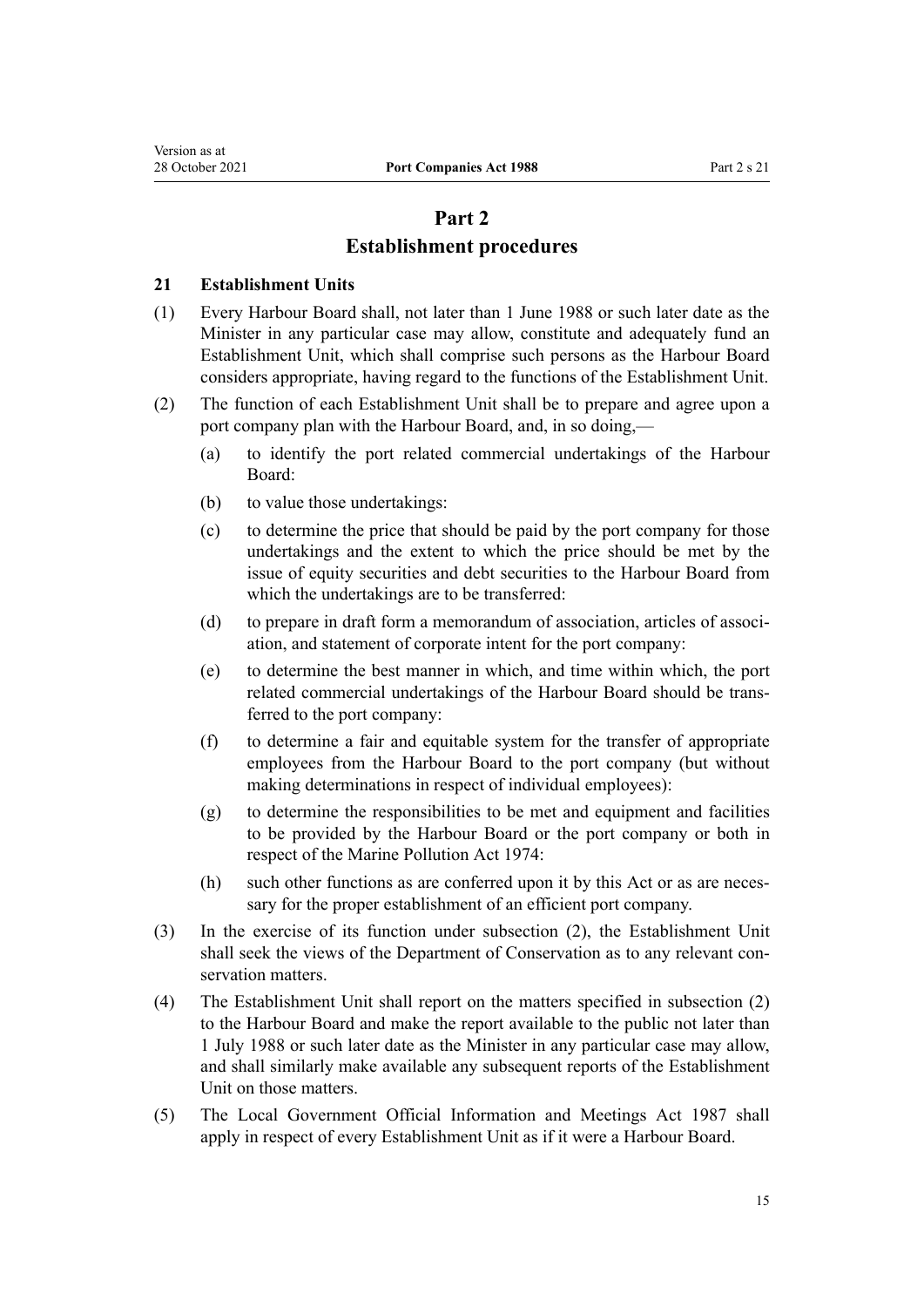<span id="page-15-0"></span>

|             |                                | -------------   |
|-------------|--------------------------------|-----------------|
| Part 2 s 22 | <b>Port Companies Act 1988</b> | 28 October 2021 |

Version as at

- (6) Each Harbour Board is hereby authorised, and deemed always to have been authorised, to constitute, reconstitute, fund, and, after the approval of the port company plan, to dissolve, an Establishment Unit.
- (7) Where any Harbour Board has not constituted an Establishment Unit within the time required by this section, the Minister may constitute an Establishment Unit in respect of that Harbour Board, and determine the funding to be provided by the Harbour Board in respect of the Establishment Unit.

#### **22 Determination of port company plan and port related commercial undertakings to be transferred**

- (1) The Harbour Board and the Establishment Unit shall each use their best endeavours to agree upon the matters specified in [section 21\(2\)](#page-14-0).
- (2) Not later than 1 August 1988 or such later date as the Minister in any particular case may allow, the Harbour Board and the Establishment Unit shall report to the Minister as to the extent of their agreement and any disagreement relating  $t_0$ —
	- (a) the identification and valuation of the port related commercial under‐ takings of the Harbour Board:
	- (b) the price that should be paid by the port company for those undertakings and the extent to which the price is to be met by the issue of equity securities and debt securities to the Harbour Board:
	- (c) the debt securities required to be issued by [section 29:](#page-19-0)
	- (d) the manner in which and time within which the port related commercial undertakings of the Harbour Board are to be transferred to the port com‐ pany:
	- (e) the system for the transfer of appropriate employees from the Harbour Board to the port company (but without making determinations in respect of individual employees):
	- (f) the responsibilities to be met and equipment and facilities to be provided by the Harbour Board or the port company or both in respect of the Mar‐ ine Pollution Act 1974:
	- (g) any other matter within the functions of the Establishment Unit—

and in each case shall give full details.

- (3) Where there is disagreement on any matter referred to in subsection (2),—
	- (a) the Harbour Board and the Establishment Unit shall report separately to the Minister and to each other setting out all the matters that each considers relevant and the solution proposed by each; and
	- (b) the disagreement shall be resolved by the written determination of the Minister.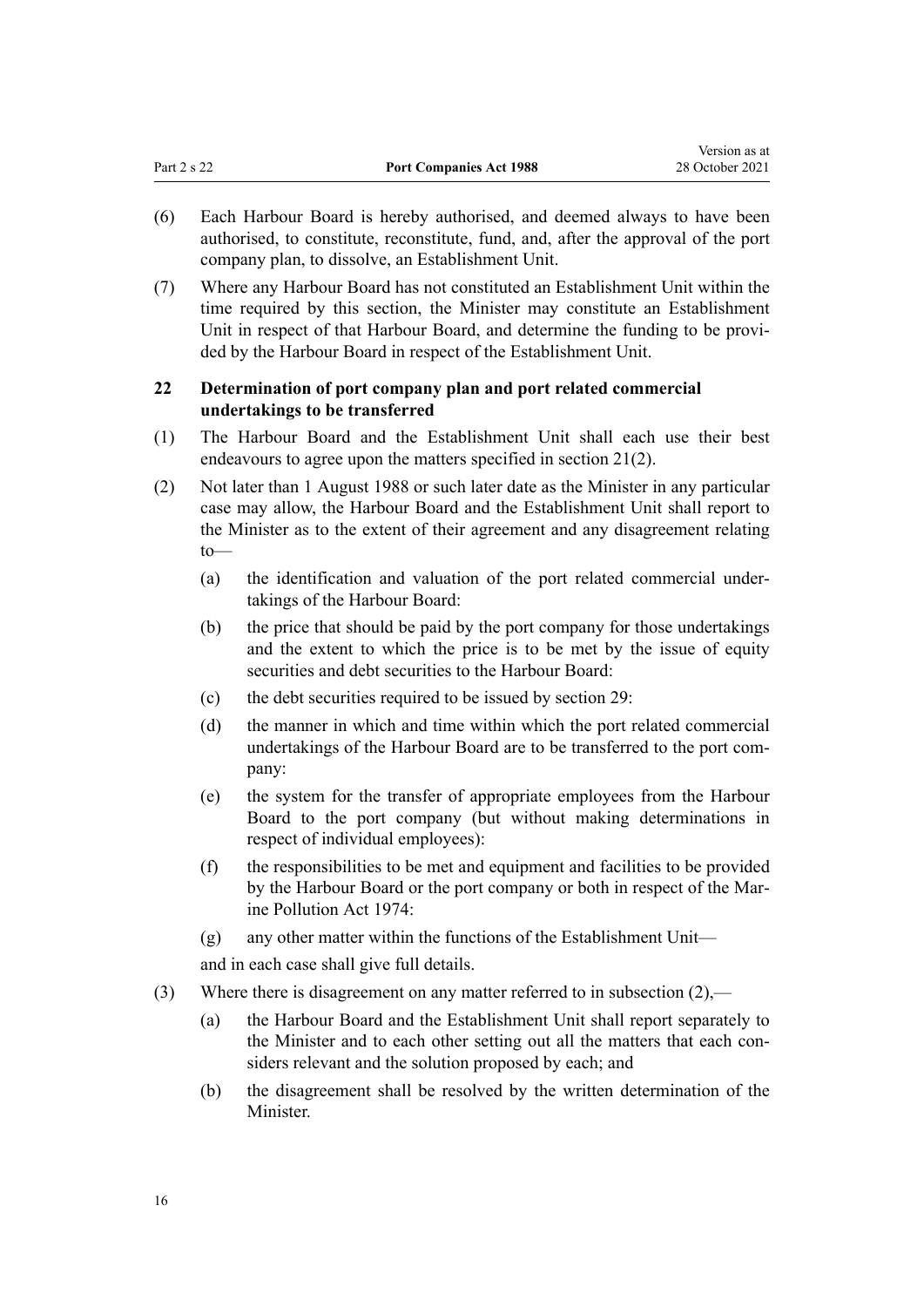- (4) Notwithstanding that the Harbour Board and the Establishment Unit may have agreed on any matter referred to in subsection (2), the Minister may determine the matter on a different basis if the Minister is satisfied that, having regard to the interests of the Harbour Board and the port company, and, if appropriate, the interests of other Harbour Boards and port companies, it is fair and equitable to do so, and, in so doing, the Minister may exclude from the port company plan any port related commercial undertaking that the Minister does not consider ought to be transferred to the port company or vary the manner in which any undertaking is to be transferred to the port company.
- (5) Before making any determination under subsection (4), the Minister shall advise the Harbour Board and the Establishment Unit of the Minister's inten‐ tion to do so, and give a reasonable opportunity for each to make submissions on the matter.
- (6) Where any matter is to be determined by the Minister under subsection (3) or subsection (4), the Minister may, instead of determining the matter personally, direct that the matter be determined by arbitration or in some other manner, and, where the Minister so directs in relation to a matter to be determined under subsection (4), the provisions of subsection (5) shall apply in relation to the persons directed to make the determination as if those persons were the Minister.
- (7) Where any matter is not included in a port company plan and the Minister con‐ siders that it should be so included, the Minister may direct the Harbour Board and the Establishment Unit to consider the matter and report to the Minister concerning its inclusion in the port company plan.
- (8) The Minister may, on the application of a Harbour Board, Establishment Unit, or port company, and after consultation with such of them as the Minister considers appropriate, amend any approved port company plan.
- (9) The Minister may, on the application of a Harbour Board, made with the appro‐ val of the Establishment Unit or port company, include in any port company plan, as part of the approval of the plan or by way of amendment to an approved port company plan, any undertaking of the Harbour Board, notwith‐ standing that it is not a port related commercial undertaking.
- (10) Where any undertaking is included in a port company plan pursuant to subsec‐ tion (9), this Act shall apply in all respects as if that undertaking were a port related commercial undertaking.
- (11) No port company plan shall be put into effect until it has been approved by the Minister; and every port company plan shall be put into effect in the form approved by the Minister. The Minister may grant approval of part of a port company plan if the Minister considers it appropriate, and this Act shall apply to that part as if it were a port company plan.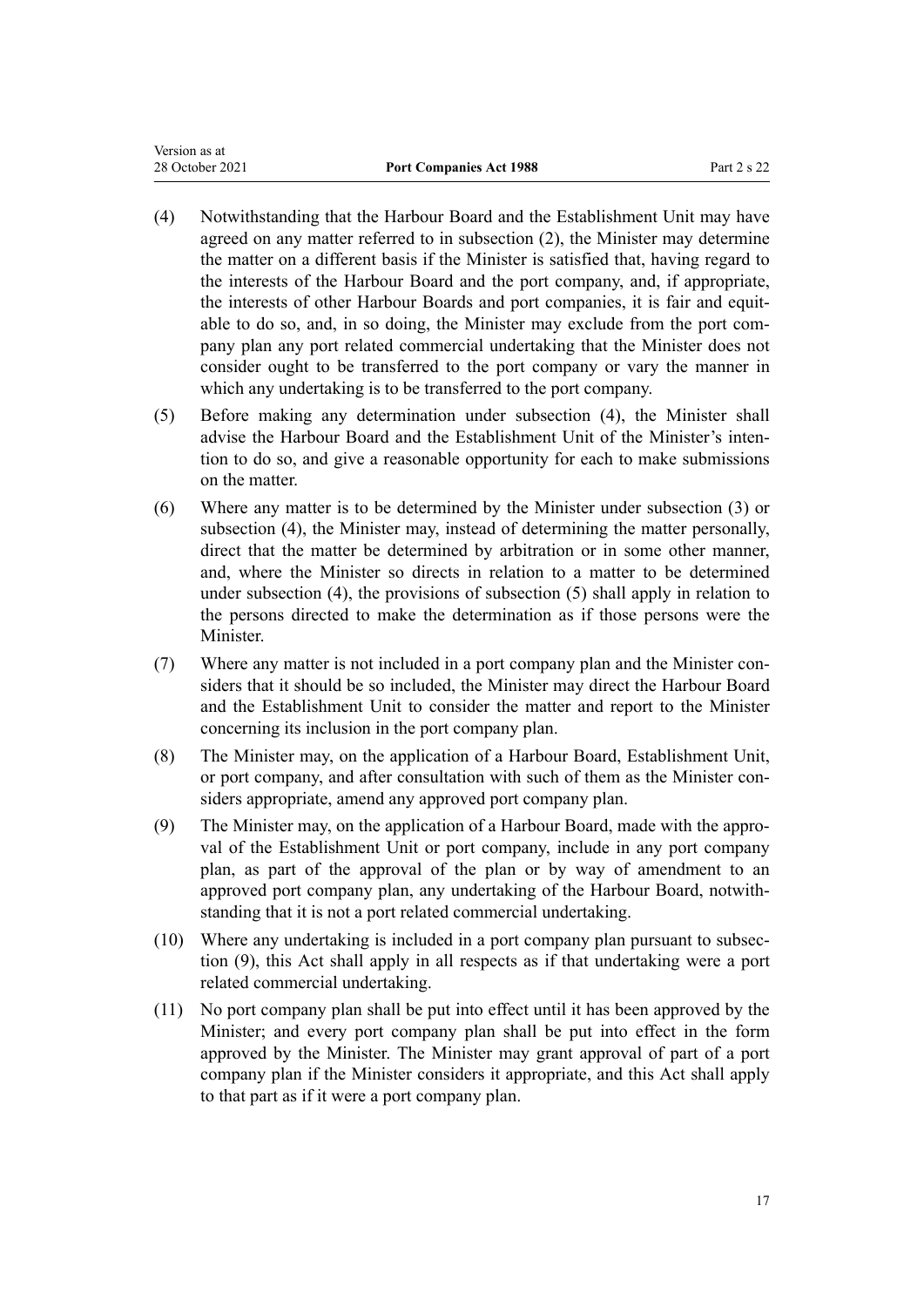# <span id="page-17-0"></span>**23 Port related commercial undertakings to be transferred to port company**

- (1) The port related commercial undertakings of each Harbour Board that are to be transferred to a port company in accordance with the port company plan shall be transferred as soon as practicable after the plan has been approved by the Minister under [section 22](#page-15-0).
- (2) Where the port company plan so provides, the Harbour Board may grant to the port company leases, licences, easements, permits, or rights of any kind in relation to the port related commercial undertakings of the Harbour Board for such consideration and on such terms and conditions as are provided for or contemplated by the port company plan.
- (3) Property that is fixed to, or under or over, any land may be transferred to a port company pursuant to this Act whether or not any interest in the land is also transferred. Where any such property is so transferred, the property and the land shall be regarded as separate property each capable of separate ownership.
- (4) Any port related commercial undertaking of a Harbour Board may be transfer‐ red to a port company pursuant to this Act whether or not any Act or agreement relating to the undertaking prohibits any such transfer or requires any consent to or in any way restricts any such transfer. Compare: 1986 No 124 [s 23\(3\), \(4\)](http://legislation.govt.nz/pdflink.aspx?id=DLM98067)

**24 Abrogation of restrictions on transfer**

- (1) No provision in any other Act or in any instrument—
	- (a) limiting the Harbour Board's right to sell or dispose of any property to any person; or
	- (b) prohibiting the sale or disposition of any property to any person; or
	- (c) determining the consideration for the sale of any property; or
	- (d) obliging the Harbour Board to account to any person for the whole or part of the proceeds of sale by the Harbour Board of any property; or
	- (e) obliging the Harbour Board to pay a greater price than otherwise by rea‐ son of or as a consequence of the sale of any property to third parties,—

shall have any application or effect in respect of any agreement or transfer entered into or effected pursuant to or under this Act.

(2) Nothing in this section shall apply in respect of the sale of any area to which section 150 of the Harbours Act 1950 applies; but any such area may be leased to a port company by a Harbour Board for a period not exceeding 21 years, and sections 150 to 155 of the Harbours Act 1950 shall not apply in respect of any such lease.

Compare: 1986 No 124 [s 23\(6\)](http://legislation.govt.nz/pdflink.aspx?id=DLM98067)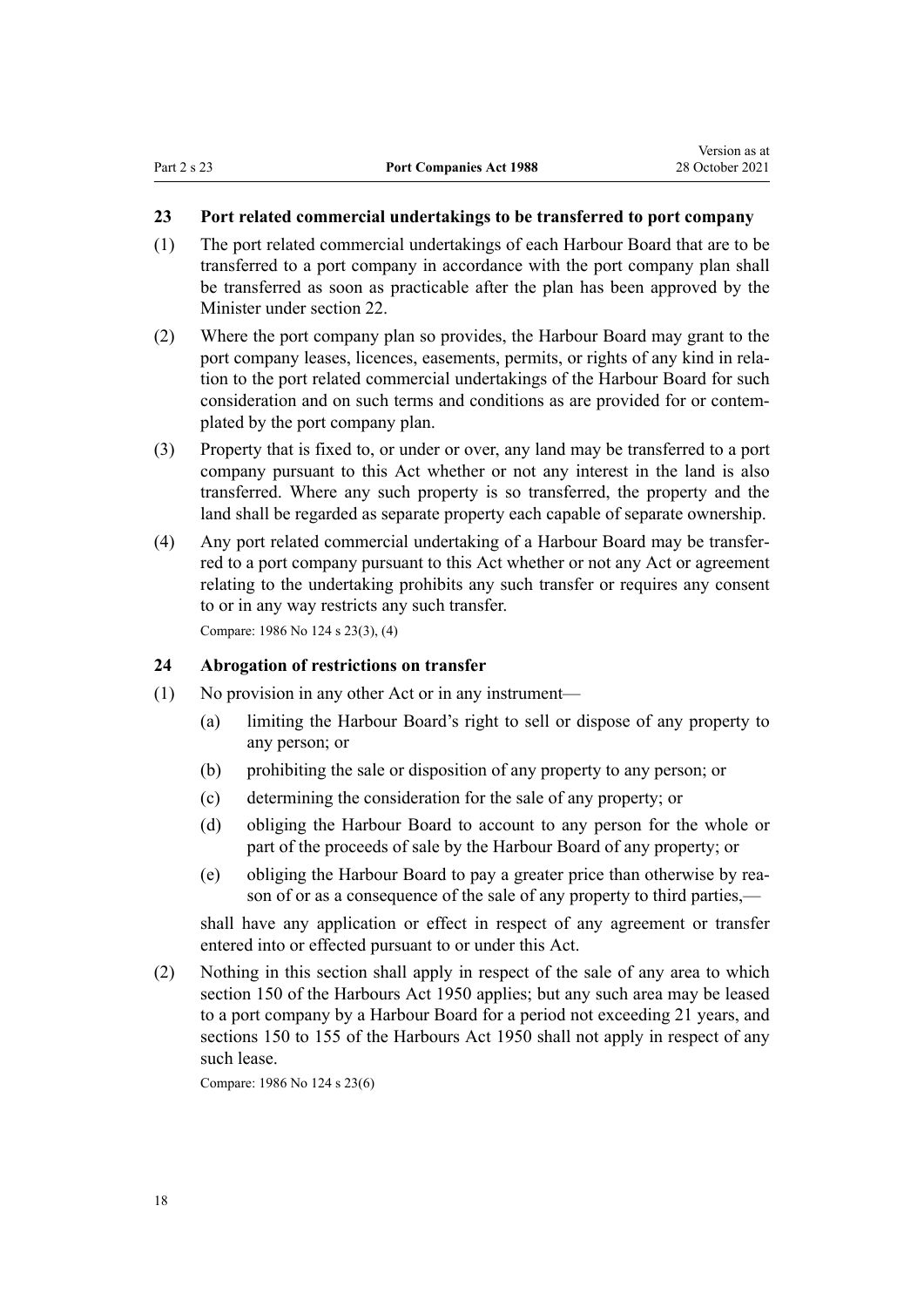### <span id="page-18-0"></span>**25 Transfer of reserves**

Any land that is subject to the [Reserves Act 1977](http://legislation.govt.nz/pdflink.aspx?id=DLM444304) and is identified in an approved port company plan as being all or part of a port related commercial undertaking may be transferred to a port company pursuant to this Act as if it were not subject to the Reserves Act 1977 and shall cease to be subject to that Act from the registration of the transfer.

#### **26 Modification of provisions of Public Works Act 1981**

Nothing in [sections 40 to 42](http://legislation.govt.nz/pdflink.aspx?id=DLM46055) of the Public Works Act 1981 shall apply to the transfer of land to a port company pursuant to this Act, but sections 40 and [41](http://legislation.govt.nz/pdflink.aspx?id=DLM46068) of that Act shall, after the transfer, apply to that land as if the port company were a Harbour Board and the land had not been transferred pursuant to this Act.

Compare: 1986 No 124 [s 24\(4\)](http://legislation.govt.nz/pdflink.aspx?id=DLM98075)

#### **27 Effect of registration under Land Transfer Act 1952**

- (1) On registration under the [Land Transfer Act 1952](http://legislation.govt.nz/pdflink.aspx?id=DLM269031) of a memorandum of transfer to a port company pursuant to a port company plan of land formerly vested in a Harbour Board in fee simple or held by it on lease—
	- (a) the land shall vest in the port company for an estate in fee simple or be held by it on lease, as the case may require, subject to all leases, licences, easements, liens, and encumbrances existing in respect of the land immediately before the registration of the memorandum of transfer but otherwise freed and discharged from all trusts, reservations, and restric‐ tions then affecting the land (other than the reservations and restrictions imposed by section 8 of the Mining Act 1971 and section 5 of the Coal Mines Act 1979); and
	- (b) such of the land which previously was vested in the Harbour Board as an endowment shall be deemed to be no longer set apart as an endowment.
- (2) The District Land Registrar for the district is authorised and directed on receipt for registration of a transfer to a port company and on completion of such surveys and deposit of such plans as the District Land Registrar may require, to issue such certificates of title and make such entries in the register and do all such things as may be necessary to implement [sections 23 to 26](#page-17-0).

#### **28 Exclusion of Public Bodies Leases Act 1969**

Notwithstanding section 144 of the Harbours Act 1950, nothing in the [Public](http://legislation.govt.nz/pdflink.aspx?id=DLM394841) [Bodies Leases Act 1969](http://legislation.govt.nz/pdflink.aspx?id=DLM394841) shall apply to any lease granted by a Harbour Board to a port company pursuant to a port company plan before 1 October 1989 or such later date as the Minister in any particular case may allow.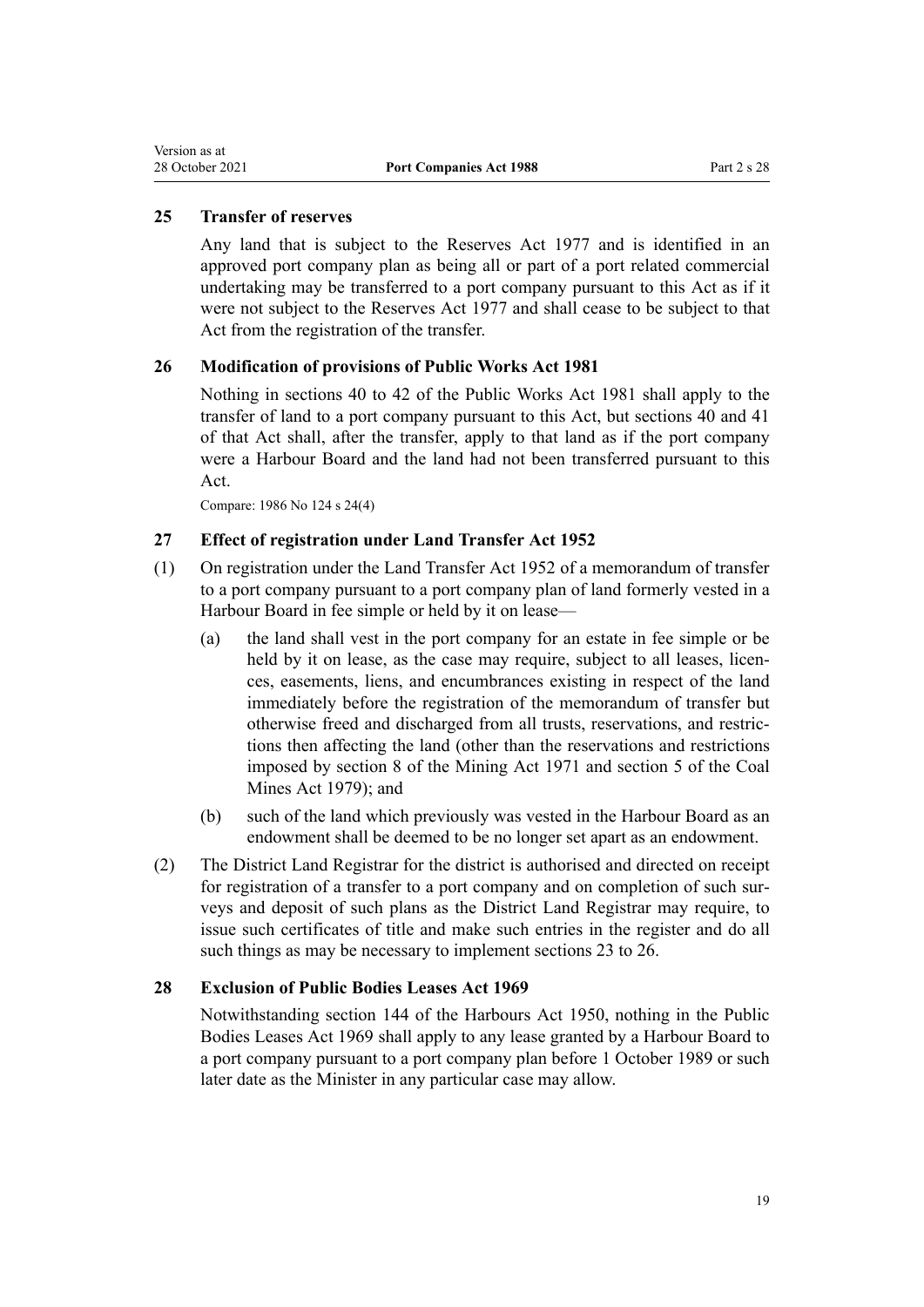# <span id="page-19-0"></span>**29 Liabilities in respect of port related commercial undertakings**

- (1) Where any port related commercial undertaking is to be transferred to a port company, the Establishment Unit shall identify the liabilities of the Harbour Board that relate to that undertaking.
- (2) The liabilities so identified shall remain liabilities of the Harbour Board except to the extent of any written agreement to the contrary between—
	- (a) the Harbour Board; and
	- (b) the Establishment Unit or port company; and
	- (c) the person or persons to whom the liability is owed; and
	- (d) any guarantor of the liability.
- (3) No such agreement shall be of any effect until it has been included in an approved port company plan.
- (4) The port company plan shall include provision for such debt securities to be issued by the port company to the Harbour Board as will ensure that the Harbour Board receives from the port company funds sufficient to meet the liabil‐ ities that it is to retain and that relate to the port related commercial under‐ takings to be transferred to the port company.
- (5) The Minister may, by notice in the *Gazette*, direct that the port company plan of the Taranaki Harbours Board, or the Taranaki Regional Council or any terri‐ torial authority as the successor to the obligations of that Board, as the case may be, to the extent specified in the notice, is not required to comply with the requirements of subsection (4). Any such direction shall have effect according to its tenor.

Section 29(5): added, on 31 August 1990, by section 9 of the Port Companies Amendment Act 1990 (1990 No 120).

#### **30 Certain matters not affected by transfer of undertakings to port company**

No transfer of any port related commercial undertaking of a Harbour Board to a port company pursuant to a port company plan approved by the Minister under [section 22](#page-15-0)—

- (a) shall be regarded as placing the Harbour Board, or the port company, or any other person in breach of contract or confidence or as otherwise making any of them guilty of a civil wrong; or
- (b) shall be regarded as giving rise to a right for any person to terminate or cancel any contract or arrangement or to accelerate the performance of any obligation; or
- (c) shall be regarded as placing the Harbour Board, or the port company, or any other person in breach of any enactment or rule of law or contractual provision prohibiting, restricting, or regulating the assignment or transfer of any property or the disclosure of any information; or
- (d) shall release any surety wholly or in part from all or any obligation; or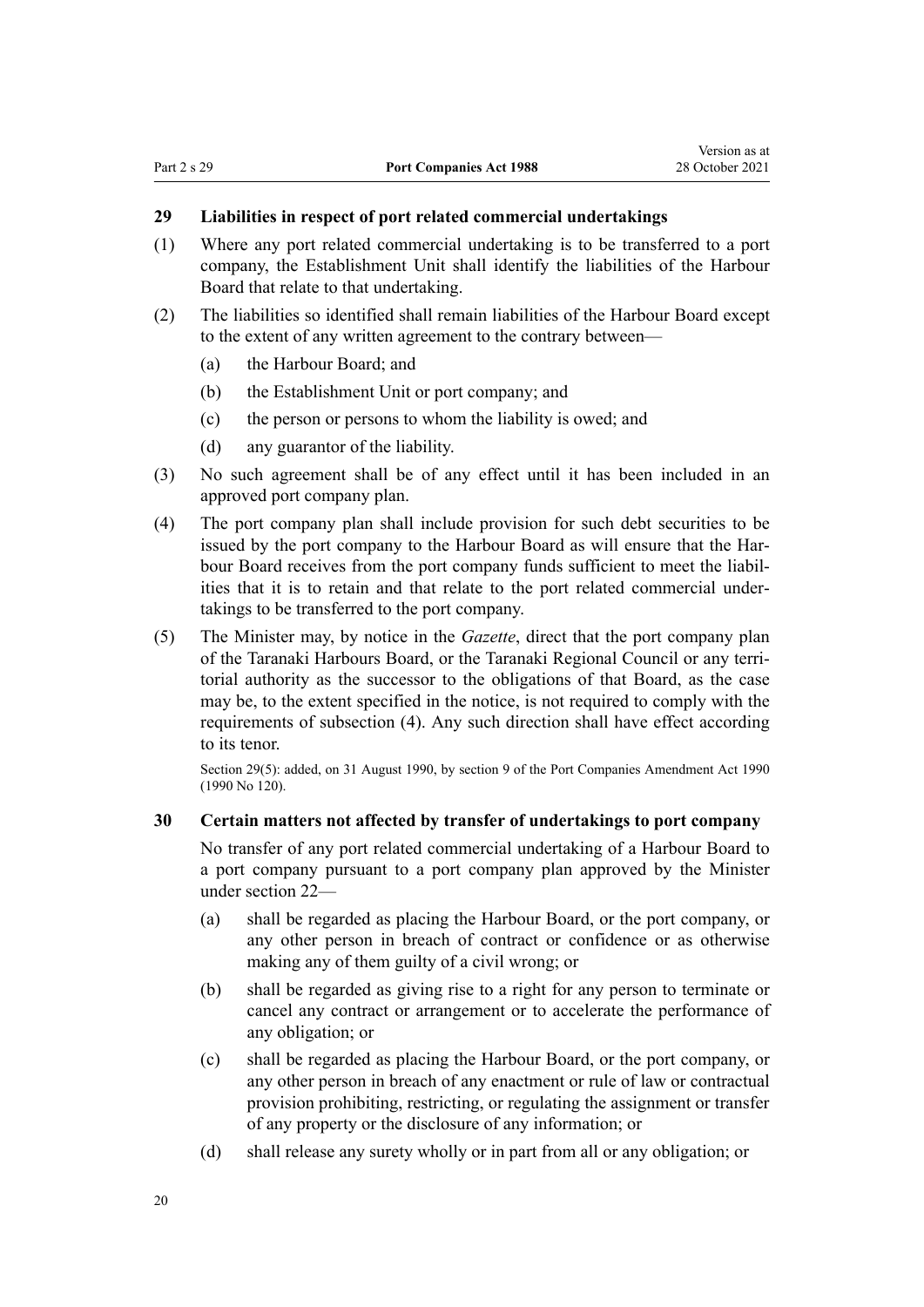<span id="page-20-0"></span>(e) shall invalidate or discharge any contract or security.

Compare: 1986 No 129 [s 6\(g\)](http://legislation.govt.nz/pdflink.aspx?id=DLM99956)

#### **31 Consequential provisions on transfer of port related commercial undertakings to port company**

- (1) Where any port related commercial undertaking is transferred from a Harbour Board to a port company pursuant to a port company plan, thenceforth—
	- (a) a reference (express or implied) to the Harbour Board in any Act or instrument relating to the port related commercial undertaking shall be read and construed as a reference to the port company:
	- (b) all contracts, agreements, conveyances, deeds, leases, licences, and other instruments, undertakings, and notices, (whether or not in writing) relating to the port commercial undertaking, entered into by, made with, given to or by, or addressed to the Harbour Board (whether alone or with any other person) subsisting immediately before the transfer shall, to the extent that they were previously binding on and enforceable by, against, or in favour of the Harbour Board, be binding on and enforceable by, against, or in favour of the port company as fully and effectually in every respect as if, instead of the Harbour Board, the port company had been the person by whom they were entered into, with whom they were made or to or by whom they were given or addressed, as the case may be.
- $(2)$  For the purposes of this section, an Act, instrument, contract, agreement, conveyance, deed, lease, licence, or other instrument or undertaking or notice shall be deemed to be related to the port related commercial undertaking if it is identified or referred to as being so related in the port company plan or acknow‐ ledged by both the Harbour Board and the port company as being so related.
- (3) Nothing in this section shall apply in respect of the liabilities of the Harbour Board in relation to any port related commercial undertaking except as may be necessary to give effect to any agreement referred to in [section 29\(2\)](#page-19-0). Compare: 1986 No 129 [s 6\(a\), \(b\)](http://legislation.govt.nz/pdflink.aspx?id=DLM99956)

#### **32 Employment deemed to be continuous**

Where any person who is an employee of the Harbour Board becomes an employee of the port company pursuant to or as contemplated by an approved port company plan—

- (a) for the purposes of every enactment, law, award, determination, contract, and agreement relating to the employment of each such employee, the contract of employment of that employee shall be deemed to have been unbroken and the period of service with the Harbour Board shall be deemed to have been a period of service with the company:
- (b) the terms and conditions of employment of each such employee shall, until varied, be identical with the terms and conditions of that employ‐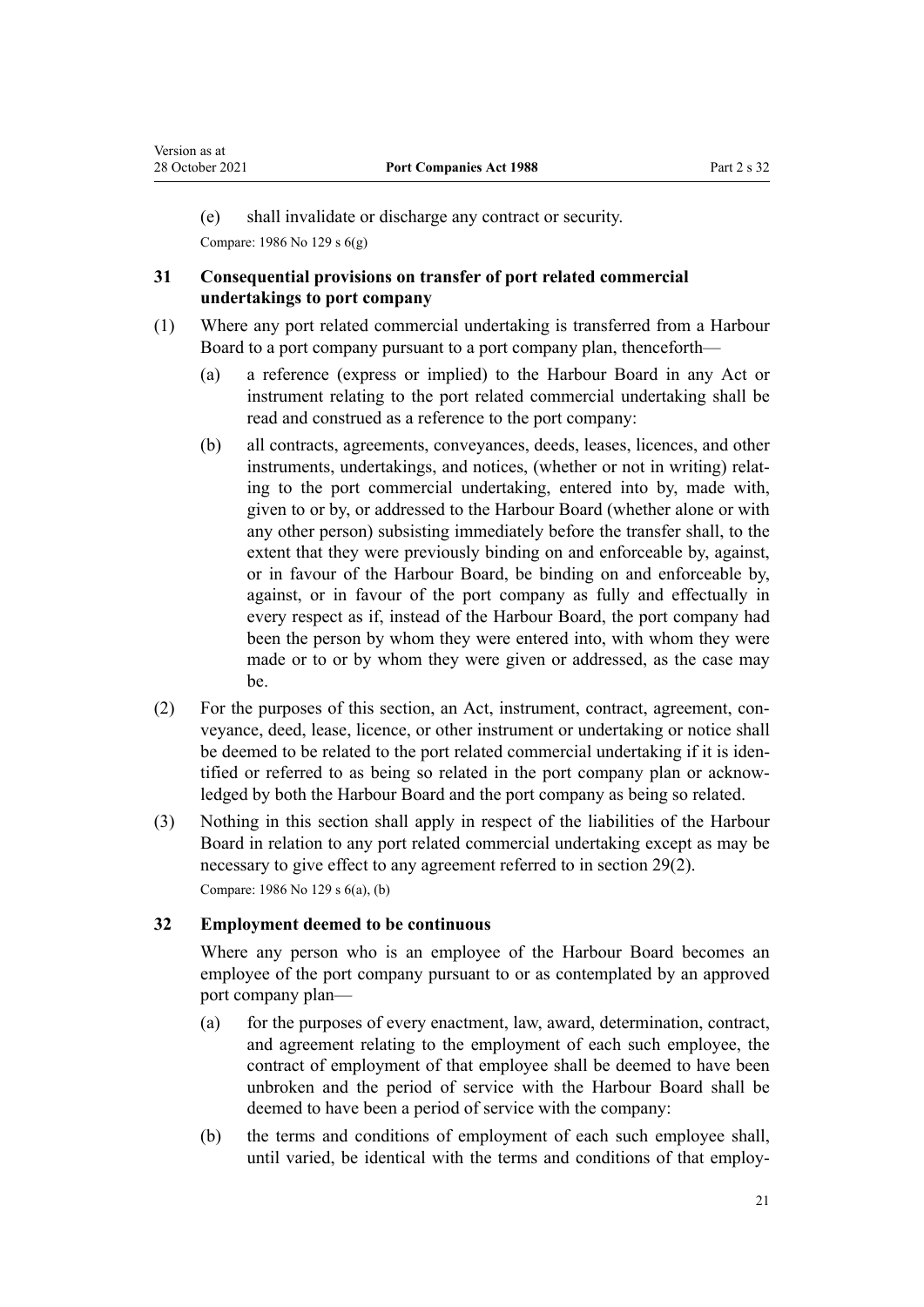<span id="page-21-0"></span>ee's employment with the Harbour Board immediately before that employment ceases:

(c) no such employee shall be entitled to receive any payment or other bene‐ fit by reason of that employee ceasing to be an employee of the Harbour Board.

#### **33 Duty to act in furtherance of objects of Act**

- (1) Every Harbour Board shall at all times do everything in its power to achieve the objectives of this Act and for that purpose, but without limitation, shall do everything in its power—
	- (a) to preserve and maintain all port related commercial undertakings of the Harbour Board pending the transfer of those undertakings to the port company:
	- (b) to assist the Establishment Unit in the exercise of its functions:
	- (c) to enable the port company to assume the undertakings that are to be transferred to it:
	- (d) to assist in the transfer of employees to the port company.
- (2) No Harbour Board shall, without the prior written consent of the Minister,—
	- (a) dispose of or charge any of its undertakings:
	- (b) borrow any money (whether on overdraft or otherwise):
	- (c) enter into or grant any lease, licence, concession or other franchise agreement or arrangement of more than 12 months' duration relating to any of its undertakings:
	- (d) extend the term of any lease, licence, concession or other franchise agreement or arrangement relating to any of its undertakings for a period exceeding 12 months.
- (3) Nothing in subsection (2) shall apply in respect of—
	- (a) any action taken by the Wellington Harbour Board pursuant to the [Wel‐](http://legislation.govt.nz/pdflink.aspx?id=DLM78106) [lington Harbour Board and Wellington City Council Vesting and](http://legislation.govt.nz/pdflink.aspx?id=DLM78106) [Empowering Act 1987:](http://legislation.govt.nz/pdflink.aspx?id=DLM78106)
	- (b) any undertaking or class of undertaking that the Minister has informed the Harbour Board in writing is not to be subject to this section.
- (4) The Minister shall, upon being satisfied that all the undertakings of the Har‐ bour Board that are to be transferred to the port company have been so transferred, advise the Board in writing that the consent of the Minister to any action referred to in subsection (2) is no longer required.

Section 33(2)(b): substituted, on 1 July 2003, by [section 262](http://legislation.govt.nz/pdflink.aspx?id=DLM174088) of the Local Government Act 2002 (2002 No 84).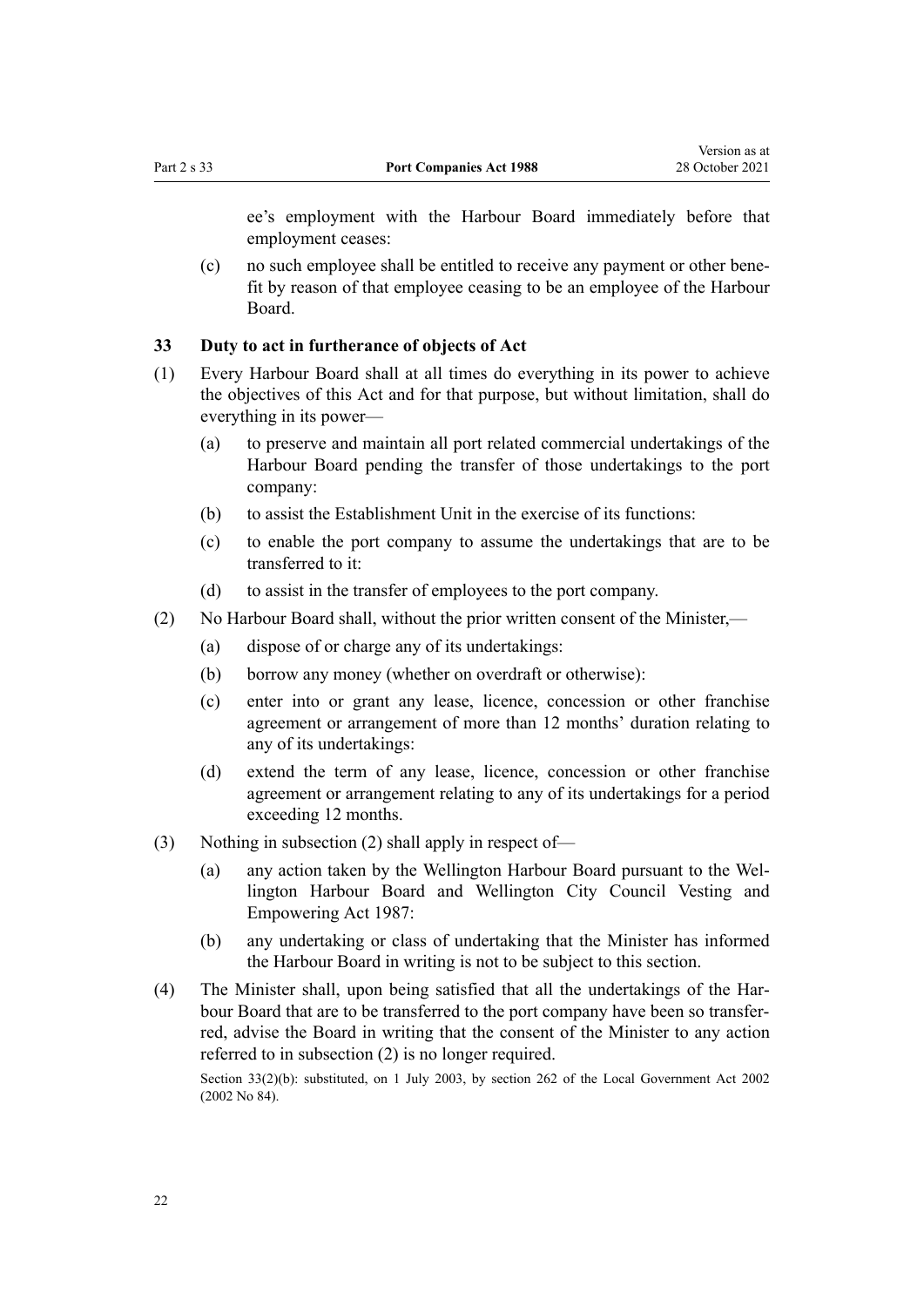#### <span id="page-22-0"></span>**34 Supply of information**

The Minister and the Establishment Unit each may, from time to time, for the purposes of this Act, require the Harbour Board to make available to the Minis‐ ter or the Establishment Unit, as the case may be, information in its possession or over which it has control relating to its undertakings, operations, and proced‐ ures; and the Harbour Board shall make that information available in a form in which it may be readily understood.

# **Part 3 Miscellaneous provisions**

#### **35 Public availability of documents**

Where any Harbour Board or port company is required under this Act to make any document available to the public, it shall—

- (a) make sufficient copies of that document available for public inspection, free of charge; and
- (b) make sufficient copies of that document available for purchase at a reasonable price during normal office hours at the principal office of the Harbour Board or port company, or both, as the case may require; and
- (c) notify by advertisement in a newspaper circulating in every district of a local authority whose electors are electors of the Harbour Board to which or to whose port company the document relates, the fact that copies are so available.

#### **36 Power of other persons to operate ports**

- (1) Nothing in this Act shall prevent any person operating any port, whether as a private facility or as a publicly available facility.
- (2) Notwithstanding subsection (1), no Harbour Board shall operate any port rela‐ ted commercial undertaking at any port without the consent of the Minister, which may be conditional and which shall be given only if the Minister is satisfied that at the time of giving the consent there is no port company or other per‐ son willing and able to operate the undertaking.
- (3) For the purposes of subsection (2), in determining whether or not any port company or other person is able to operate any port related commercial under‐ taking the Minister shall be entitled to assume that the Harbour Board will make available to that port company or other person on a reasonable commercial basis any part of the undertaking of the Harbour Board that reasonably ought to be made available by the Harbour Board to the port company or other person if the Minister were to decline to give consent under subsection (2).
- (4) Without prejudice to any other remedies available against any Harbour Board or its members, or against any other body or person, in respect of any contra‐ vention of subsection (2), or in respect of any failure to comply with any condi-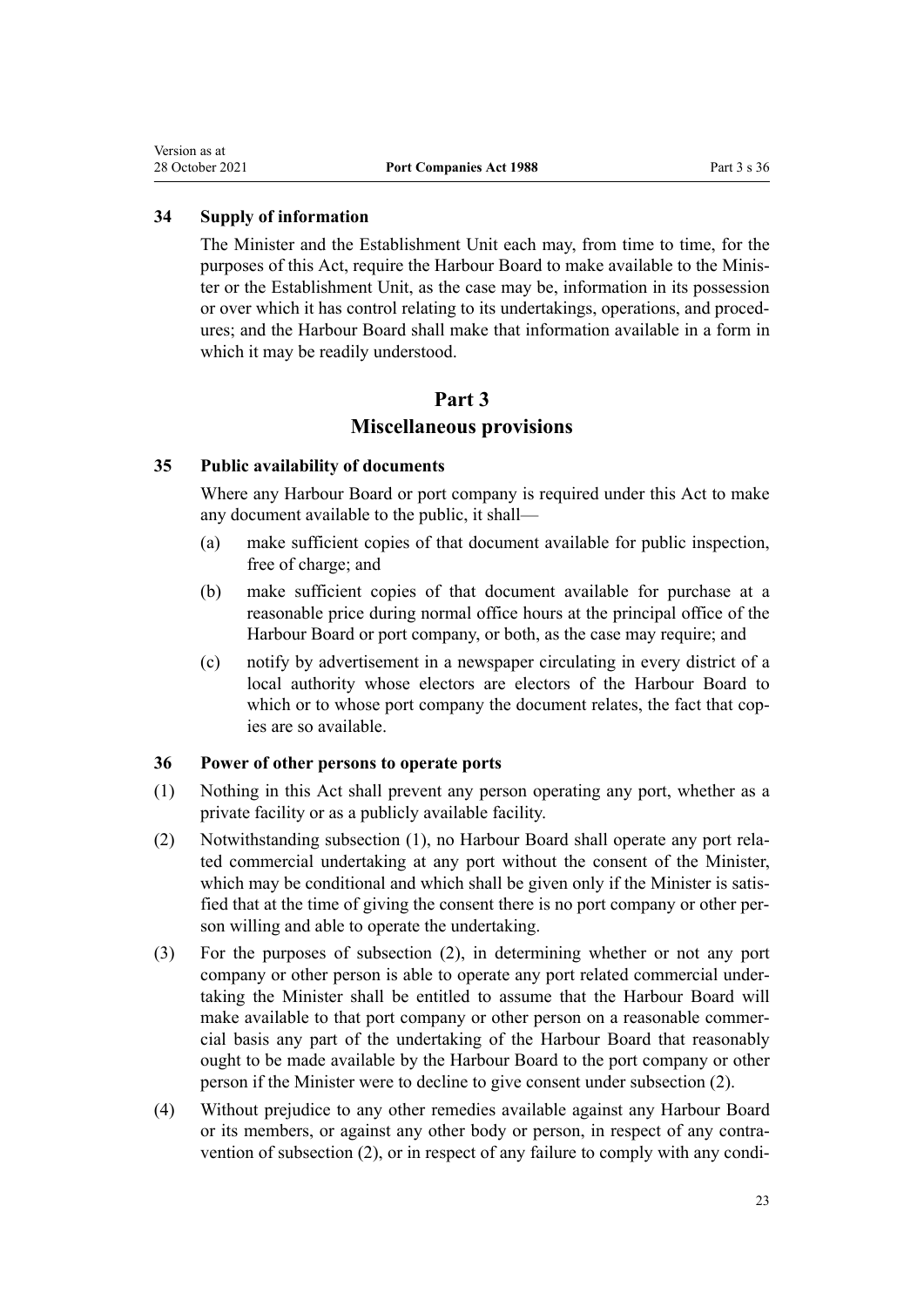<span id="page-23-0"></span>tion to which any consent under that subsection is for the time being subject, the provisions of subsection (2) and of that condition shall be enforceable by civil proceedings by the Attorney-General for an injunction or for any other appropriate relief.

#### **37 Stamp duty exemption**

No stamp duty shall be payable under the [Stamp and Cheque Duties Act 1971](http://legislation.govt.nz/pdflink.aspx?id=DLM399728) in respect of any instrument of conveyance of property from a Harbour Board to a port company or any lease between those parties which, in each case, is executed pursuant to a port company plan and which is so executed before 1 October 1989, or such later date in any particular case as the Minister, after consultation with the Minister of Finance, may allow.

#### **38 Application of Income Tax Act 1976 and Goods and Services Tax Act 1985**

- (1) Nothing in section 67, section 117, or section 129 of the Income Tax Act 1976 shall apply in respect of any land or asset disposed of by a Harbour Board to a port company pursuant to a port company plan before 1 October 1989, or such later date in any particular case as the Minister, after consultation with the Min‐ ister of Finance, may allow.
- (2) For the purposes of the application of the Income Tax Act 1976 in relation to any property transferred to a port company pursuant to a port company plan before 1 October 1989, or such later date in any particular case as the Minister, after consultation with the Minister of Finance, may allow, the property shall be deemed to have been acquired by the port company at the price attributed to that property in the port company plan, and nothing in section 111 of the Income Tax Act 1976 shall apply in respect of any such property.
- (2A) Subject to subsection (2D), except where subsection (2B) or subsection (2C) applies, for the purposes of section 188 of the Income Tax Act 1976 any loss incurred by a Harbour Board, in relation to a port related commercial under‐ taking before or after that undertaking is transferred to a port company shall be deemed to have been incurred by that port company.
- (2B) Subject to subsection (2D), where, at any time on or after 1 November 1989, port related commercial undertakings in respect of any port are carried on by a port operator, for the purposes of section 188 of the Income Tax Act 1976 any loss incurred by a Harbour Board in relation to port related commercial under‐ takings at that port prior to 1 November 1989 shall be deemed to have been incurred by the port operator.
- (2C) Subject to subsection (2D), where any port related commercial undertakings carried on by a port operator are subsequently transferred to a port company, for the purposes of section 188 of the Income Tax Act 1976 any loss incurred by the port operator in respect of those undertakings shall be deemed to have been incurred by the port company.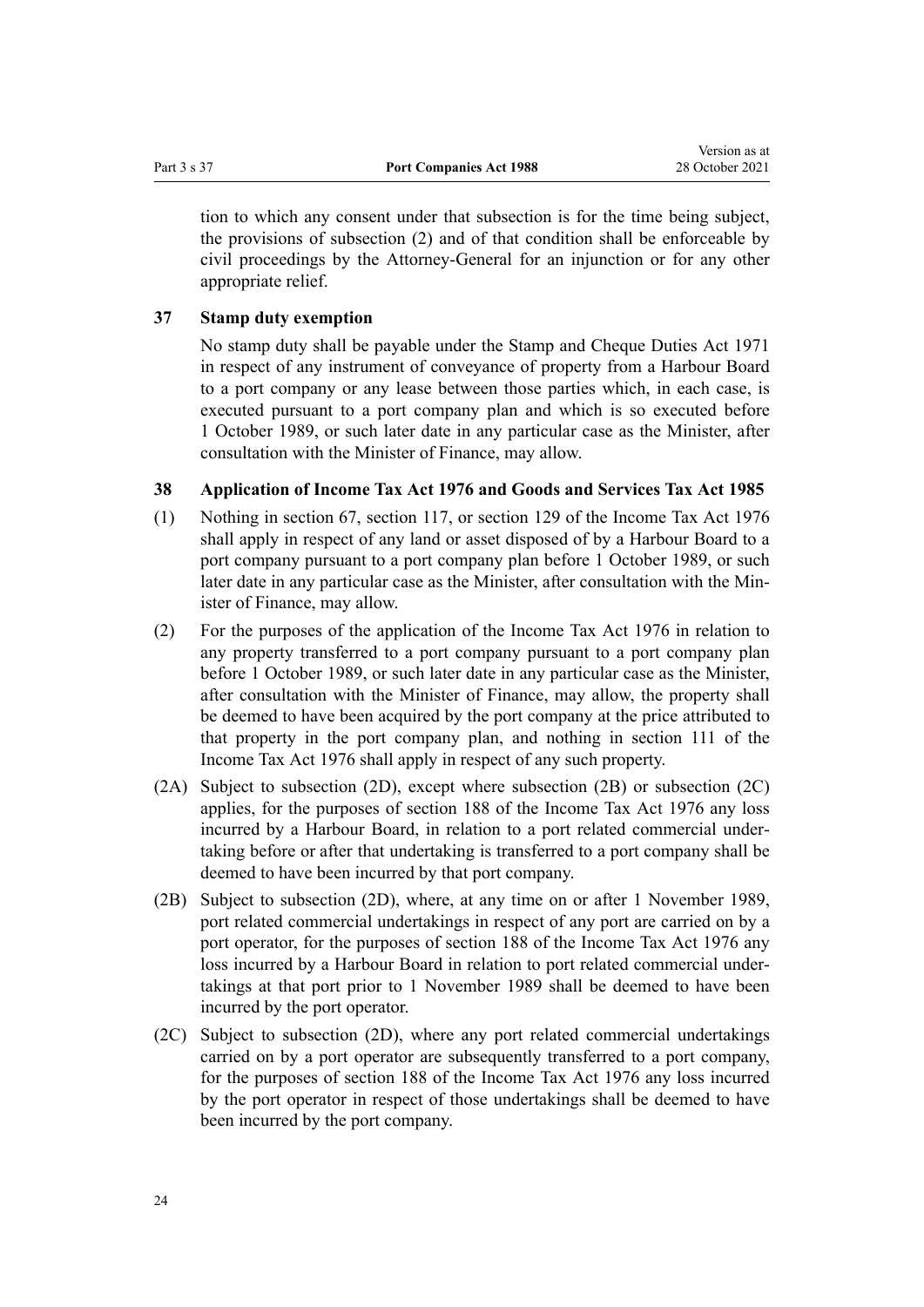- (2D) Subsections (2A), (2B), and (2C) shall not apply to any loss that results from the transfer of property—
	- (a) from a Harbour Board to a port company that operates at the same port; or
	- (b) from a Harbour Board to a port operator that operates at the same port; or
	- (c) from a port operator to a port company that operates at the same port.
- (3) For the purposes of the [Goods and Services Tax Act 1985,](http://legislation.govt.nz/pdflink.aspx?id=DLM81034) every transfer of an undertaking from a Harbour Board to a port company pursuant to a port com‐ pany plan before 1 October 1989, or such later date in any particular case as the Minister, after consultation with the Minister of Finance, may allow, shall be deemed to be the transfer of a part of a taxable activity as a going concern that is capable of separate operation.
- (4) For the purposes of this section,—
	- (a) the term **port operator** means any local authority (as defined in [section](http://legislation.govt.nz/pdflink.aspx?id=DLM1520575) [YA 1](http://legislation.govt.nz/pdflink.aspx?id=DLM1520575) of the Income Tax Act 2007) which operates a port related commercial undertaking; but does not include a port company or a local authority (as so defined) to the extent that it operates a port related com‐ mercial undertaking through a port company; and
	- (b) in relation to a port operator, the definition of the term port related commercial undertaking in [section 2](#page-2-0) shall apply as if the references in that definition to a Harbour Board were references to the port operator.

Section 38(2A): inserted, on 28 March 1990 (applying with respect to the tax on income derived in the income year commencing on 1 April 1988 and in every subsequent year), by section 14(1) of the Income Tax Amendment Act 1990 (1990 No 24).

Section 38(2A): amended, on 1 August 1990 (applying with respect to the tax on income derived in the income year commencing on 1 April 1988 and in every subsequent year), by section 62(1) of the Income Tax Amendment Act (No 2) 1990 (1990 No 63).

Section 38(2B): inserted, on 28 March 1990 (applying with respect to the tax on income derived in the income year commencing on 1 April 1988 and in every subsequent year), by section 14(1) of the Income Tax Amendment Act 1990 (1990 No 24).

Section 38(2C): inserted, on 28 March 1990 (applying with respect to the tax on income derived in the income year commencing on 1 April 1988 and in every subsequent year), by section 14(1) of the Income Tax Amendment Act 1990 (1990 No 24).

Section 38(2D): inserted, on 28 March 1990 (applying with respect to the tax on income derived in the income year commencing on 1 April 1988 and in every subsequent year), by section 14(1) of the Income Tax Amendment Act 1990 (1990 No 24).

Section 38(2D)(a): substituted, on 1 August 1990 (applying with respect to the tax on income derived in the income year commencing on 1 April 1988 and in every subsequent year), by section 62(2) of the Income Tax Amendment Act (No 2) 1990 (1990 No 63).

Section 38(2D)(b): substituted, on 1 August 1990 (applying with respect to the tax on income derived in the income year commencing on 1 April 1988 and in every subsequent year), by section 62(2) of the Income Tax Amendment Act (No 2) 1990 (1990 No 63).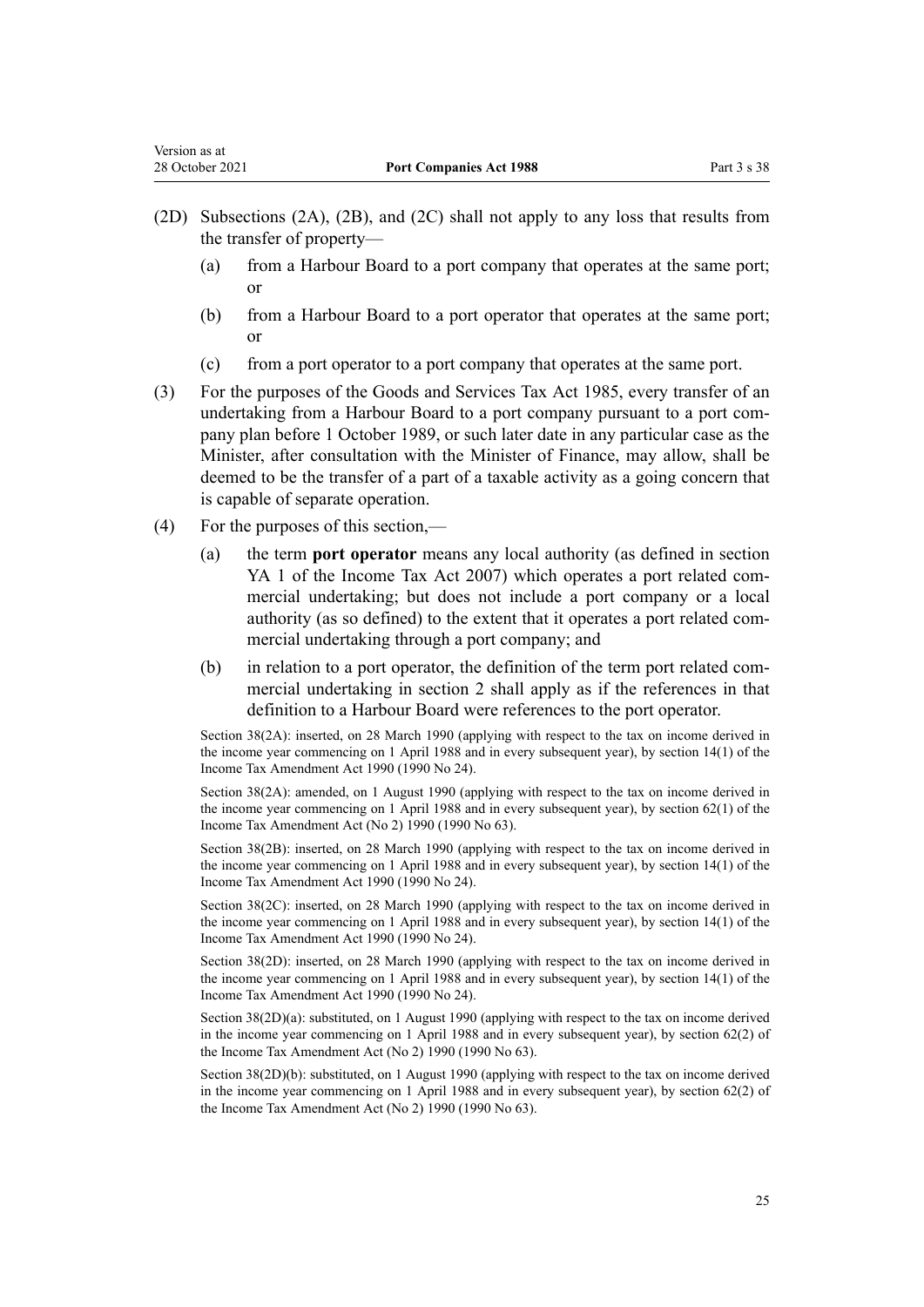<span id="page-25-0"></span>Section 38(2D)(c): substituted, on 1 August 1990 (applying with respect to the tax on income derived in the income year commencing on 1 April 1988 and in every subsequent year), by section 62(2) of the Income Tax Amendment Act (No 2) 1990 (1990 No 63).

Section 38(4): added, on 28 March 1990 (applying with respect to the tax on income derived in the income year commencing on 1 April 1988 and in every subsequent year), by section 14(2) of the Income Tax Amendment Act 1990 (1990 No 24).

Section 38(4)(a): amended, on 1 April 2008 (effective for 2008–09 income year and later income years, except when the context requires otherwise), by [section ZA 2\(1\)](http://legislation.govt.nz/pdflink.aspx?id=DLM1523176) of the Income Tax Act 2007 (2007 No 97).

#### **39 Designations under district schemes**

#### *[Repealed]*

Section 39: repealed on 7 July 1993, by section 2 of the Port Companies Amendment Act 1993 (1993 No 64).

#### **40 Special provision in relation to Gisborne, Greymouth, and Wanganui Harbour Boards**

- (1) This section applies to—
	- (a) the Gisborne Harbour Board; and
	- (b) the Greymouth Harbour Board.
	- (c) *[Repealed]*
- (2) Each Harbour Board to which this section applies shall forthwith conduct a review of its operations and finances to determine, not later than 1 June 1988 or such later date as the Minister in any particular case may allow, whether or not it is appropriate that its port related commercial undertakings should be transferred to a port company.
- (3) Where a Harbour Board to which this section applies resolves that it is appro‐ priate that its port related commercial undertakings be transferred to a port company, it shall forthwith advise the Minister accordingly, together with details supporting the reasons for that view and, unless the Minister, within 21 days after receiving that advice, requests the Local Government Commis‐ sion to issue a proposal under subsection (5), the provisions of this Act shall apply in respect of that Harbour Board in the same manner as if that Harbour Board were a Harbour Board specified in [Schedule 1.](#page-28-0)
- (4) Where a Harbour Board to which this section applies resolves that it is not appropriate that its port related commercial undertakings should be transferred to a port company, the Harbour Board shall forthwith request the Local Government Commission to issue a proposal under subsection (5).
- (5) The Local Government Commission shall, as soon as practicable after receiv‐ ing a request under subsection (3) or subsection (4), issue a proposal for the dissolution or abolition of the Harbour Board and the transfer of all the func‐ tions of the Harbour Board to another local authority or local authorities.
- (6) When issuing a proposal under subsection (5), the Local Government Commis‐ sion—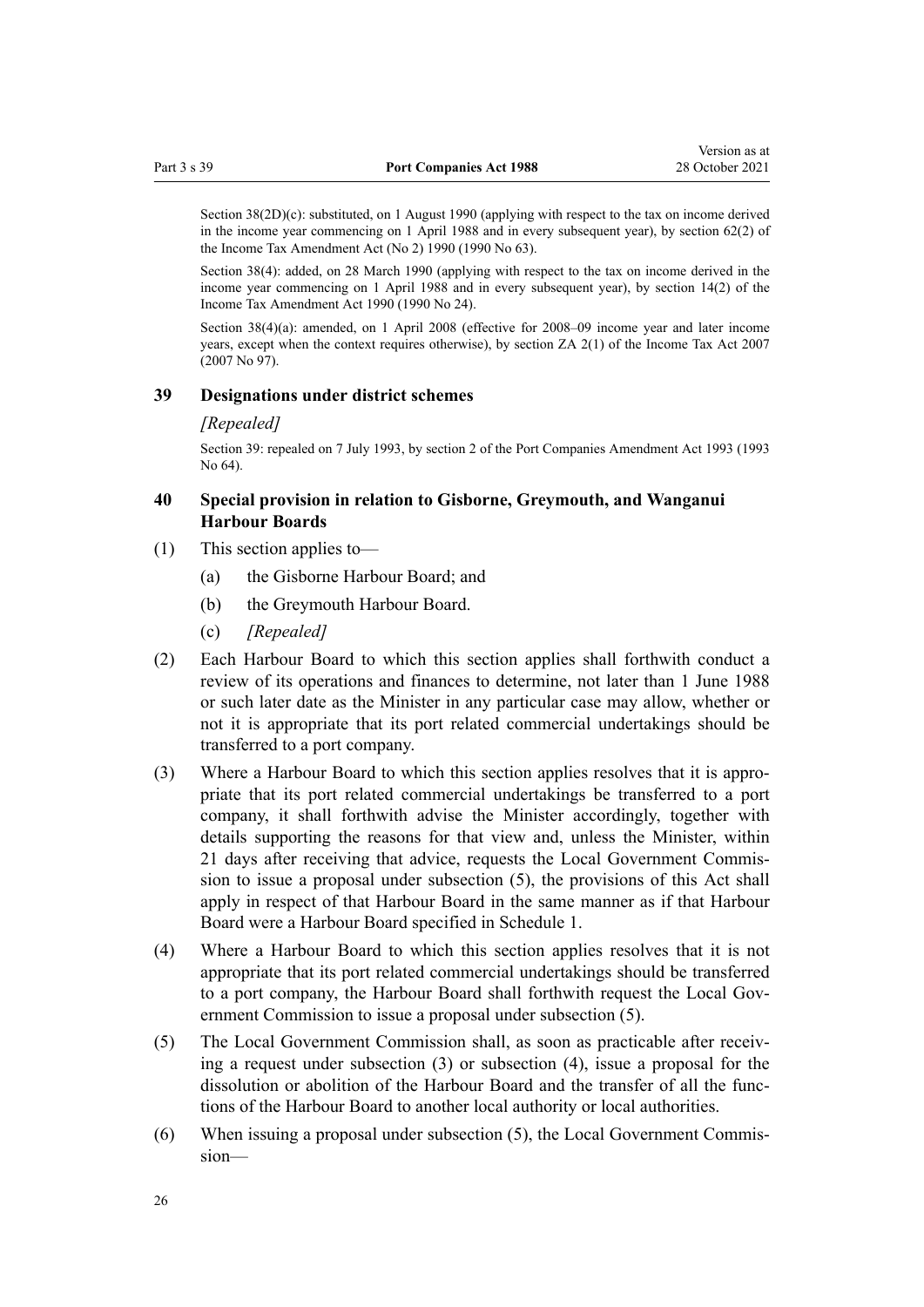- (a) shall give such public notice of that proposal as it considers appropriate; and
- (b) shall invite interested persons and organisations to make submissions on the proposal within 2 months after the first public notice of the proposal.
- (7) The Local Government Commission shall, as soon as practicable, consider all such submissions and may make such further inquiries as it considers necessary or desirable.
- (8) The Local Government Commission shall, as soon as practicable after the sub‐ missions on the proposal have been considered and any further inquiries have been made, approve the proposal as publicly notified or as modified as a result of the consideration of the submissions or the Commission's further inquiries.
- (9) The proposal, as approved by the Commission,—

<span id="page-26-0"></span>Version as at

- (a) shall be issued as a determination of the Commission; and
- (b) shall be submitted to the Minister of Transport; and
- (c) shall be made available by the Minister of Transport to the public.
- (10) Every determination issued under subsection (5) shall be given effect to by Order in Council, and the provisions of [Part 1](http://legislation.govt.nz/pdflink.aspx?id=DLM416138) of the Local Government Act 1974 shall apply in respect of every such Order in Council as if it had been made pursuant to that Part.
- (11) Subsections (1) and (2) of [section 35,](http://legislation.govt.nz/pdflink.aspx?id=DLM416299) and [sections 37C](http://legislation.govt.nz/pdflink.aspx?id=DLM416418) and [37F](http://legislation.govt.nz/pdflink.aspx?id=DLM416429) of the Local Government Act 1974 shall apply, with any necessary modifications, to any proposal or determination for the dissolution or abolition of a Harbour Board issued under this section as if the proposal or determination were a reorganisation scheme.

Section 40(1)(b): amended, on 1 July 1988, by [section 10\(a\)](http://legislation.govt.nz/pdflink.aspx?id=DLM78730) of the Wanganui Harbour Act 1988 (1988 No 1 (L)).

Section  $40(1)(c)$ : repealed, on 1 July 1988, by [section 10\(b\)](http://legislation.govt.nz/pdflink.aspx?id=DLM78730) of the Wanganui Harbour Act 1988 (1988 No 1 (L)).

#### **41 Repeal of New Zealand Ports Authority Act 1968**

- (1) The New Zealand Ports Authority Act 1968 is hereby repealed.
- (2) The enactments specified in [Schedule 2](#page-29-0) are hereby repealed.
- (3) Every member of the New Zealand Ports Authority shall vacate office as from the commencement of 1 May 1988; and no such member shall be entitled to any compensation in respect of loss of office.

#### **42 Transitional provision in respect of applications before Ports Authority**

Where, at the commencement of this Act, any application is before the New Zealand Ports Authority for its approval under section 13 of the New Zealand Ports Authority Act 1968, the application shall lapse; but the application may, if appropriate, be made to the Minister under section 55A of the Harbours Act 1950.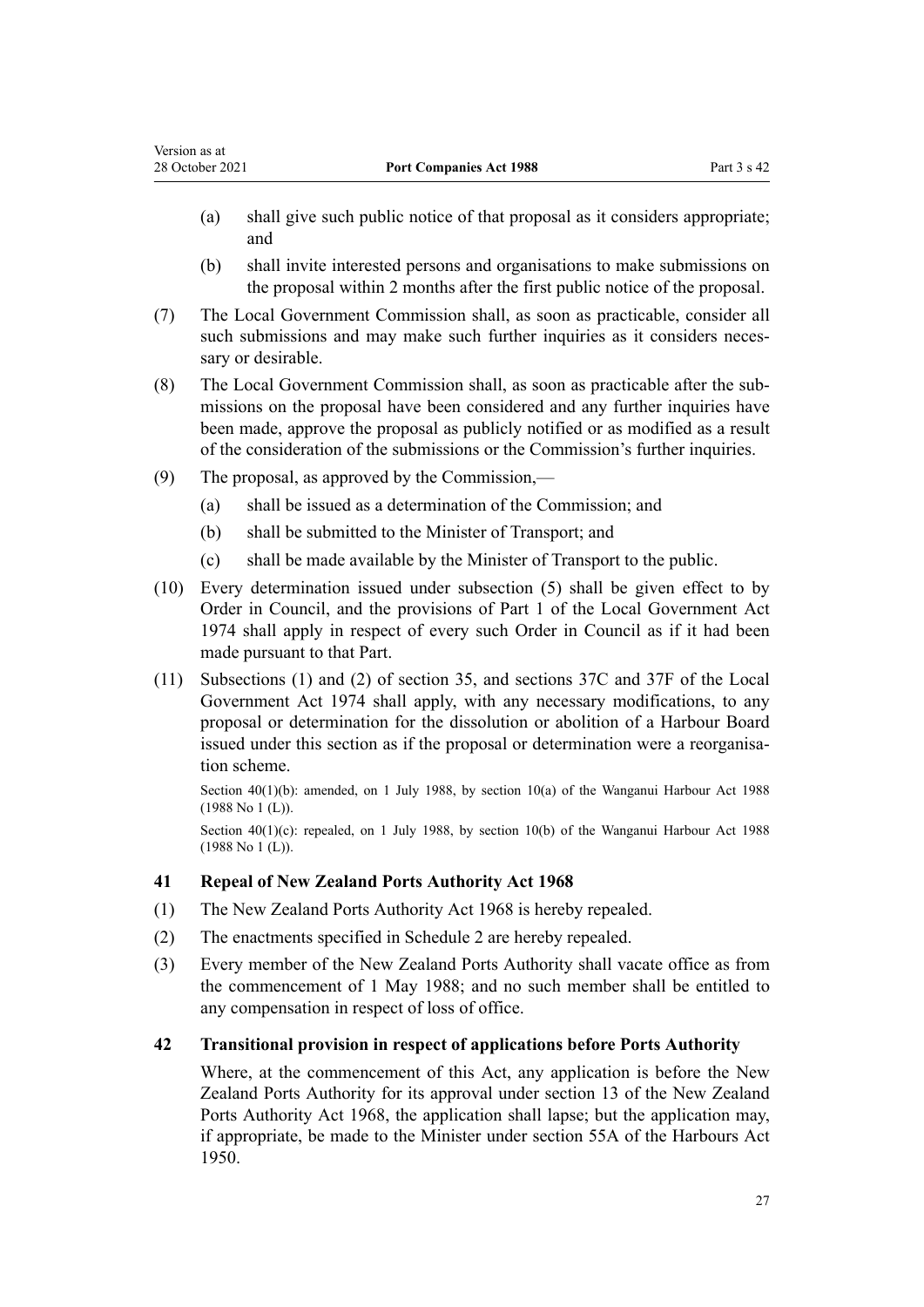# <span id="page-27-0"></span>**43 Amendment to Ministry of Transport Act 1968**

#### *[Repealed]*

Section 43: repealed, on 1 September 1990, by section  $5(2)(i)$  of the Ministry of Transport Act Repeal Act 1990 (1990 No 101).

### **44 Repeals**

The enactments specified in [Schedule 3](#page-30-0) are hereby repealed.

# **45 Repeals taking effect on 1 October 1988**

- (1) The enactments specified in [Schedule 4](#page-31-0) are hereby repealed.
- (2) This section and [Schedule 4](#page-31-0) shall come into force on 1 October 1988.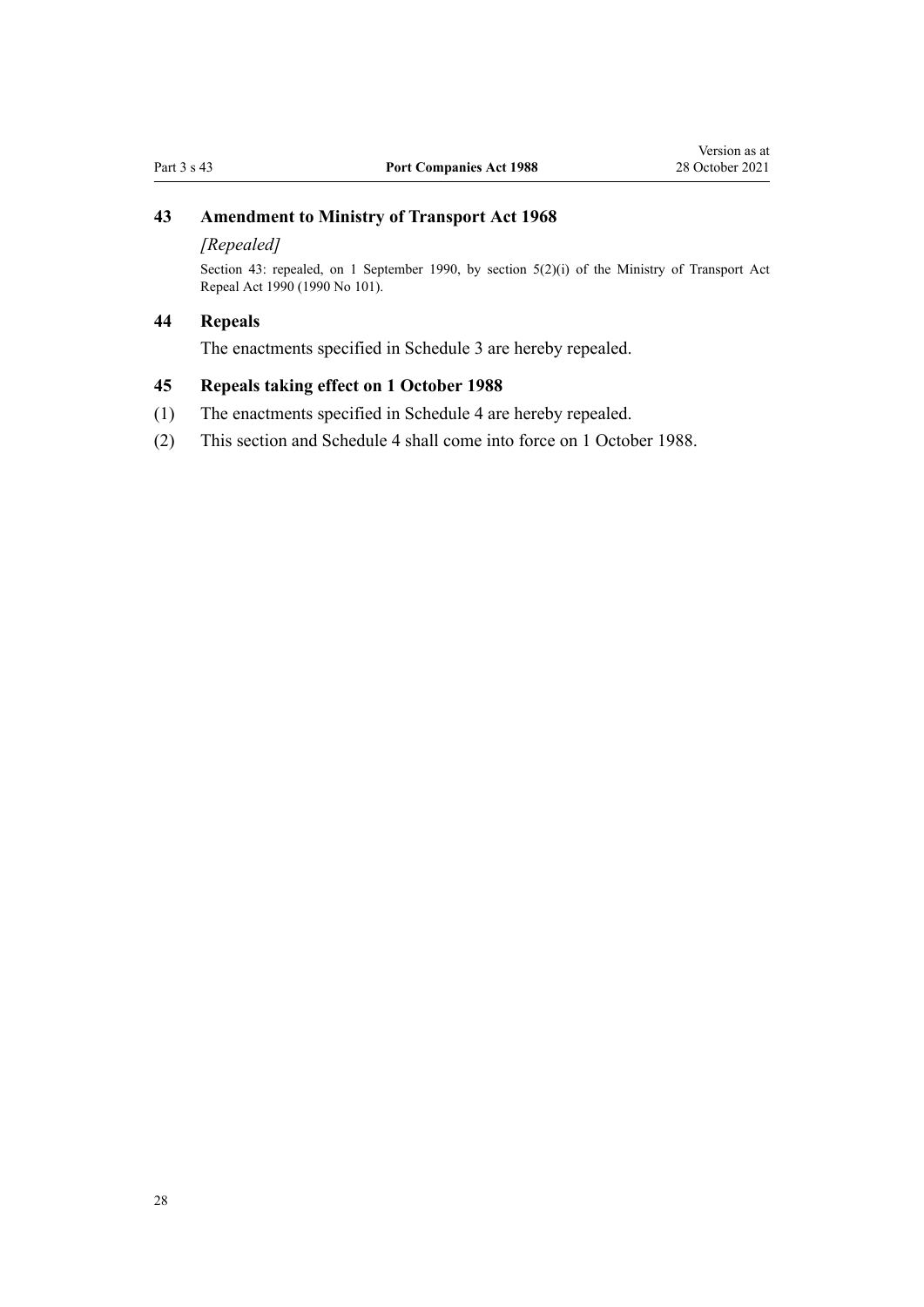# **Schedule 1 Specified Harbour Boards**

<span id="page-28-0"></span>Auckland Harbour Board Bay of Plenty Harbour Board Hawke's Bay Harbour Board Lyttelton Harbour Board Marlborough Harbour Board Nelson Harbour Board Northland Harbour Board Otago Harbour Board Southland Harbour Board Taranaki Harbours Board Timaru Harbour Board Wellington Harbour Board

[s 2](#page-2-0)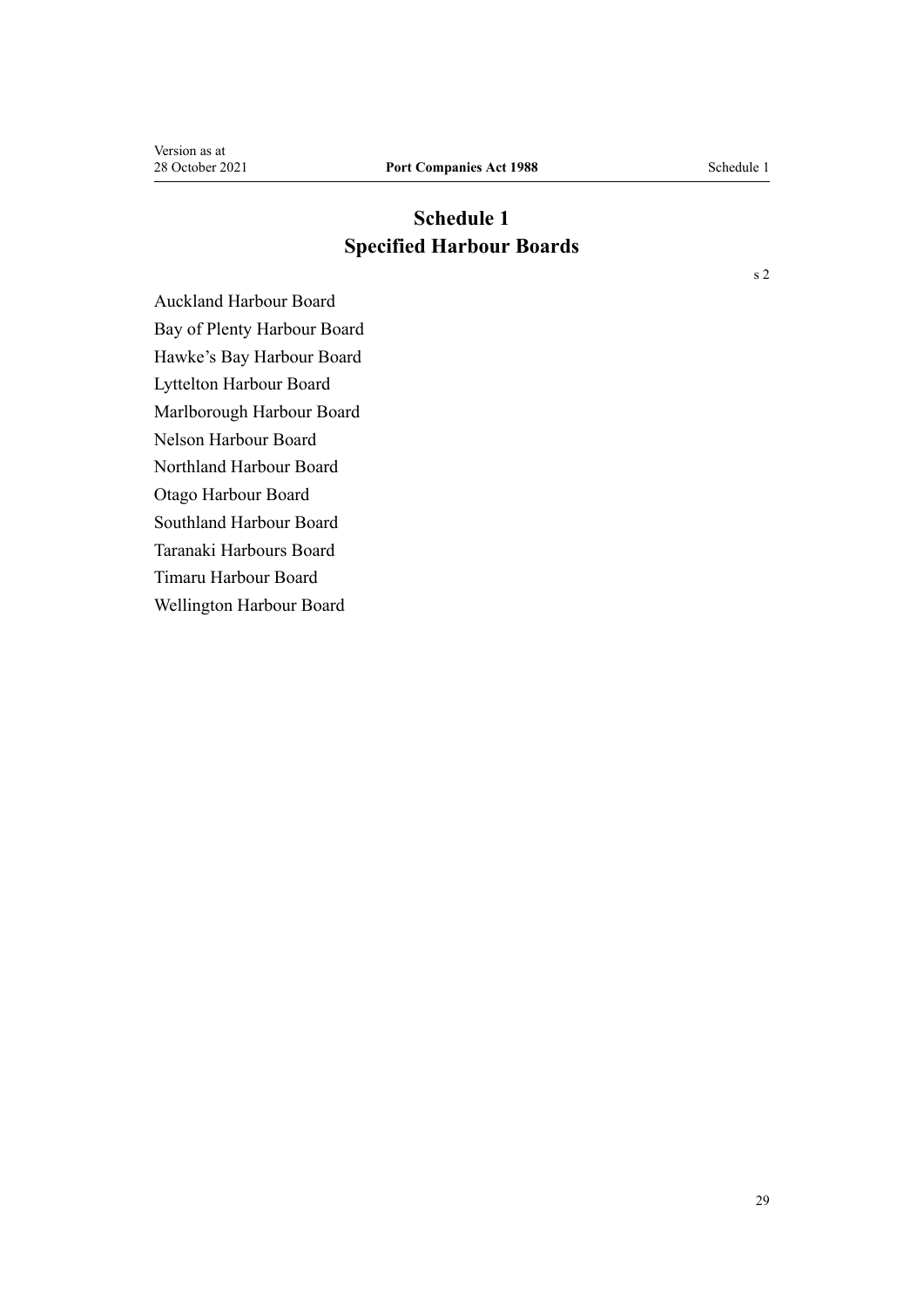# **Schedule 2 Enactments repealed**

[s 41\(2\)](#page-26-0)

#### <span id="page-29-0"></span>**Ministry of Transport Act 1968 (1968 No 39) (RS Vol 18, p 531)**

*Amendment(s) incorporated in the Act(s)*.

#### **Ministry of Transport Amendment Act 1972 (1972 No 4) (RS Vol 18, p 549)**

*Amendment(s) incorporated in the Act(s)*.

**New Zealand Ports Authority Amendment Act 1969 (1969 No 100) (RS Vol 17, p 535)**

**New Zealand Ports Authority Amendment Act 1970 (1970 No 95) (RS Vol 17, p 535)**

**New Zealand Ports Authority Amendment Act 1978 (1978 No 12) (RS Vol 17, p 535)**

#### **Official Information Act 1982 (1982 No 156) (RS Vol 21)**

*Amendment(s) incorporated in the [Act\(s\)](http://legislation.govt.nz/pdflink.aspx?id=DLM65921)*.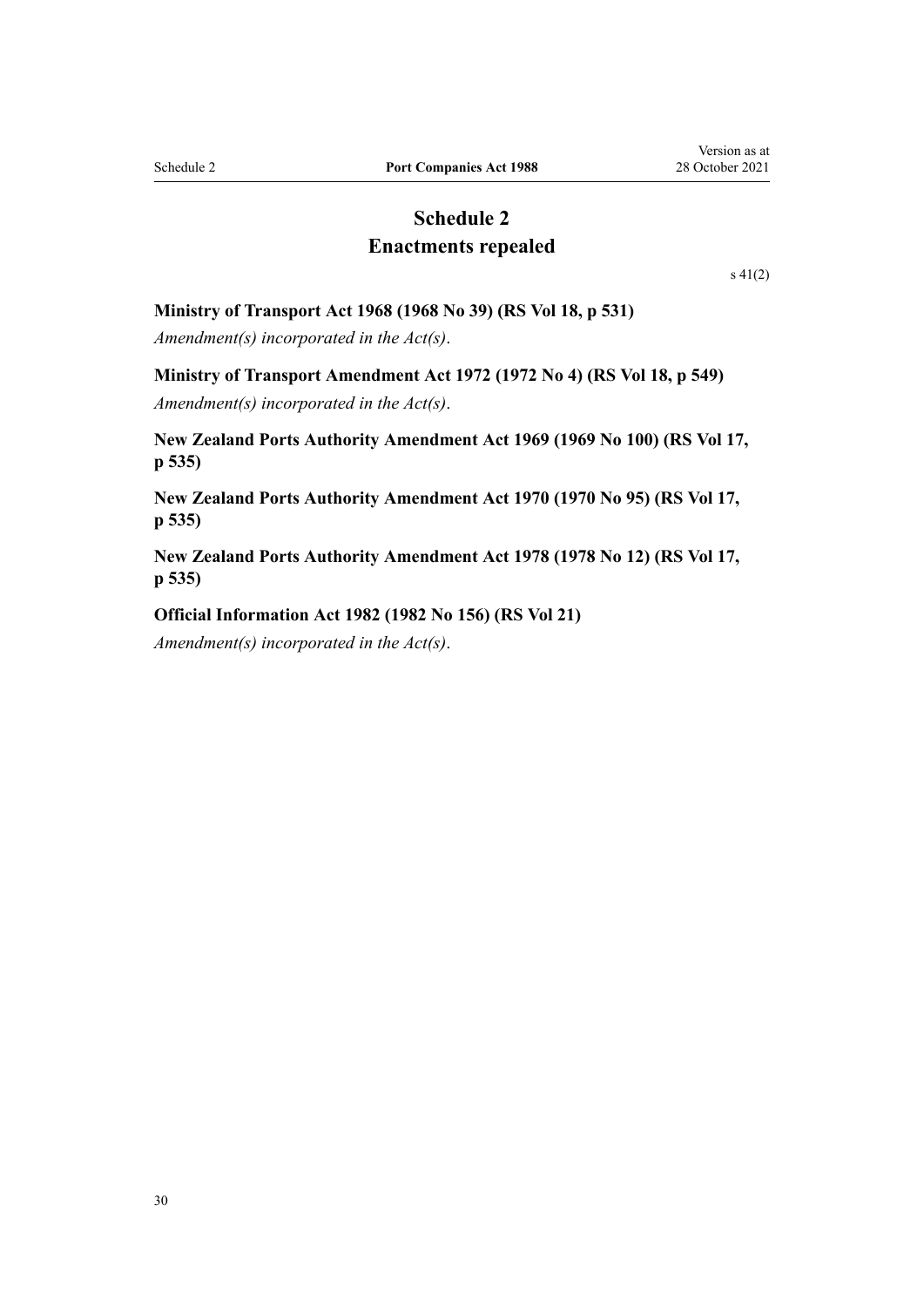# **Schedule 3**

# **Enactments repealed**

[s 44](#page-27-0)

<span id="page-30-0"></span>**Bluff Harbour Foreshore Reclamation Act 1882 (1882 No 26 (L))**

**Bluff Harbour Foreshore Reclamation and Leasing and Borrowing Act 1902 (1902 No 28 (L))**

**Bluff Harbour Improvements Act 1915 (1915 No 10 (L))**

#### **Bluff Harbour Improvement Act 1952 (1952 No 14 (L))**

*Amendment(s) incorporated in the Act(s)*.

# **Bluff Harbour Reclamation and Leasing and Empowering Act 1929 (1929 No 7 (L))**

*Amendment(s) incorporated in the Act(s)*.

#### **Local Legislation Act 1931 (1931 No 43)**

*Amendment(s) incorporated in the [Act\(s\)](http://legislation.govt.nz/pdflink.aspx?id=DLM211754)*.

**New Zealand Portland Cement Company (Limited) Reclamation and Empowering Act 1910 (1910 No 8 (L))**

**Southland Harbour Board Act 1958 (1958 No 6 (L))**

*Amendment(s) incorporated in the Act(s)*.

**Southland Harbour Board Empowering Act 1897 (1897 No 13 (L))**

**Southland Harbour Board Empowering Act 1909 (1909 No 37 (L))**

**Southland Harbour Board Empowering Act 1913 (1913 No 6 (L))**

**Southland Harbour Board Empowering Act 1949 (1949 No 3 (L))**

**Southland Harbour Board Empowering Act 1961 (1961 No 4 (L))**

**Southland Harbour Board Empowering Act (No 2) 1961 (1961 No 14 (L))**

**Southland Harbour Board Empowering Act 1965 (1965 No 5 (L))**

**Timaru Harbour Board Loan and Empowering Act 1959 (1959 No 12 (L))**

*Amendment(s) incorporated in the Act(s)*.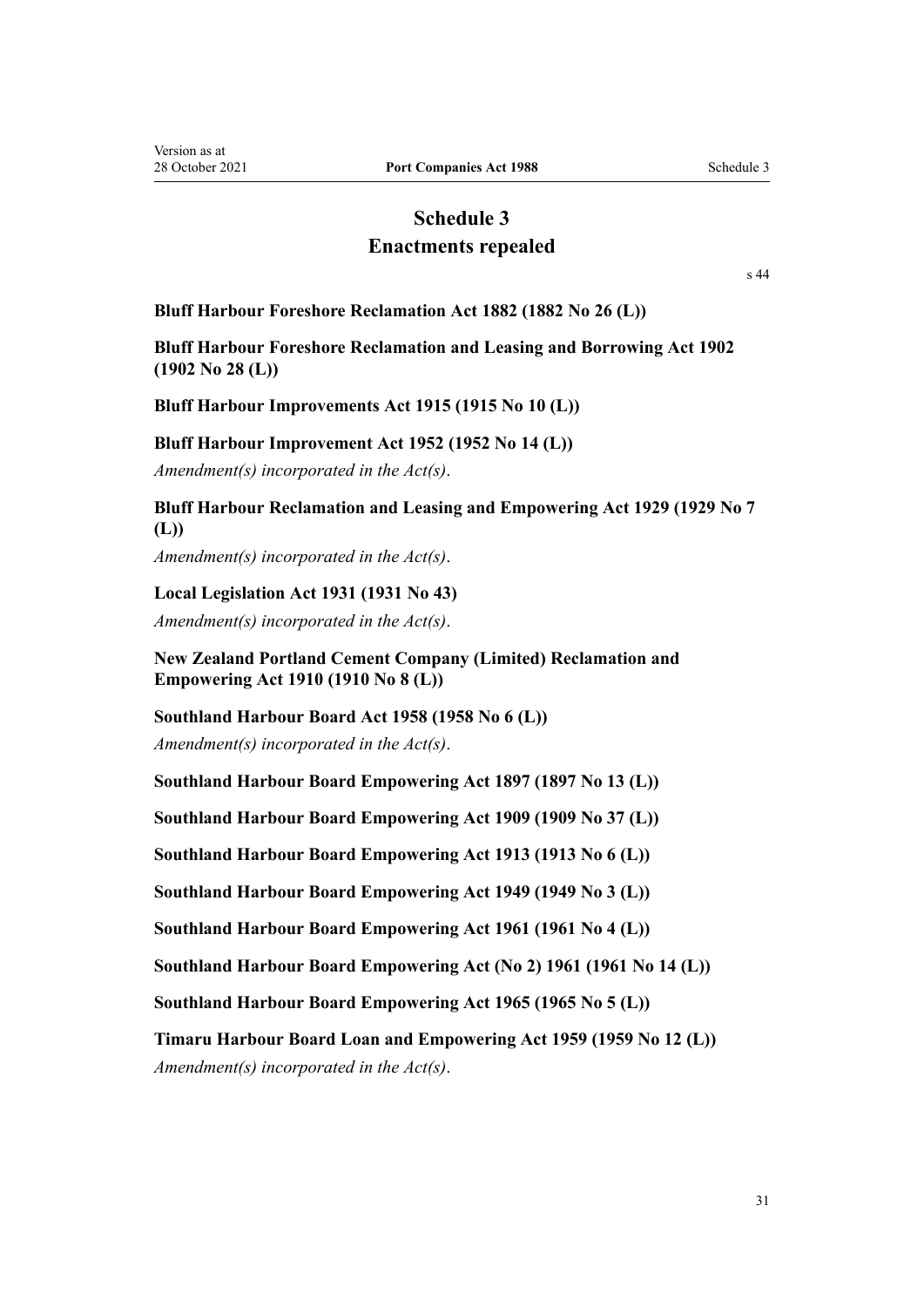# **Schedule 4 Enactments repealed on 1 October 1988**

[s 45](#page-27-0)

<span id="page-31-0"></span>**Bay of Plenty Harbour Board Loan and Empowering Act 1959 (1959 No 16 (L))** *Amendment(s) incorporated in the Act(s)*.

**Lyttelton Harbour Board Loan and Empowering Act 1955 (1955 No 5 (L))** *Amendment(s) incorporated in the Act(s)*.

**Southland Harbour Board Act 1958 (1958 No 6 (L))** *Amendment(s) incorporated in the Act(s)*.

**Taranaki Harbours Board Empowering Amendment Act 1956 (1956 No 4 (L))** *Amendment(s) incorporated in the [Act\(s\)](http://legislation.govt.nz/pdflink.aspx?id=DLM57705)*.

**Timaru Harbour Board Loan and Empowering Act 1959 (1959 No 12 (L))** *Amendment(s) incorporated in the Act(s)*.

**Timaru Harbour Board Loan and Empowering Act 1966 (1966 No 16 (L))** *Amendment(s) incorporated in the [Act\(s\)](http://legislation.govt.nz/pdflink.aspx?id=DLM64034)*.

**Wellington Harbour Board Loan and Empowering Act 1967 (1967 No 15 (L))** *Amendment(s) incorporated in the [Act\(s\)](http://legislation.govt.nz/pdflink.aspx?id=DLM65894)*.